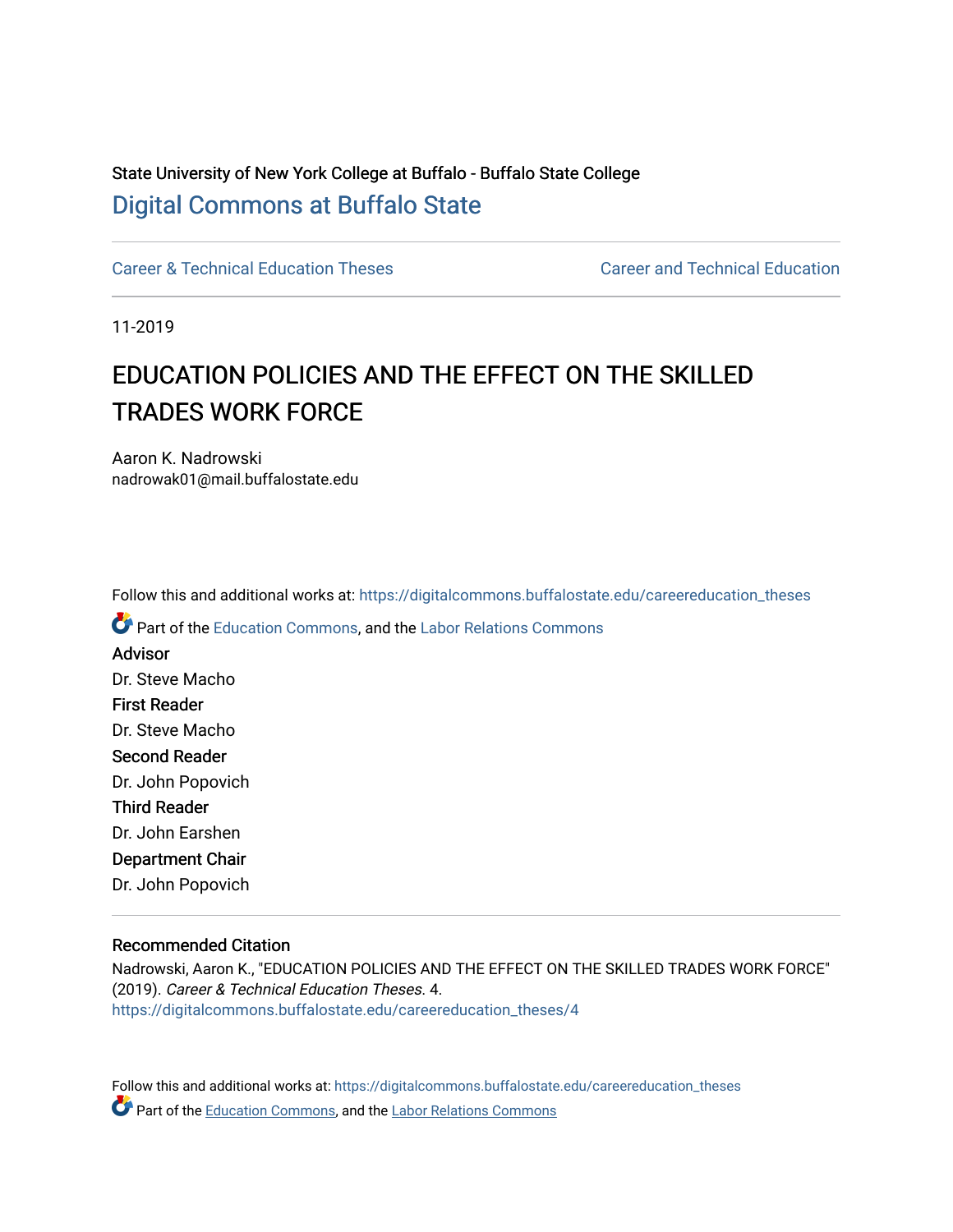#### **STATE UNIVERSITY COLLEGE AT BUFFALO**

#### **CAREER AND TECHICAL EDUCATION PROGRAM**

#### **EDUCATION POLICIES AND THE EFFECT ON THE SKILLED TRADES WORK FORCE**

#### **A MASTERS THESIS IN**

#### **CAREER AND TECHNICAL EDUCATION**

**BY**

**AARON K. NADROWSKI**

#### **SUBMITTED IN PARTIAL FULFILLMENT OF THE REQUIREMENTS**

**FOR THE DEGREE OF MASTERS OF SCIENCE IN EDUCATION IN** 

#### **CAREER AND TECHNICAL EDUCATION**

**November 2019**

\_\_\_\_\_\_\_\_\_\_\_\_\_\_\_\_\_\_\_\_\_\_\_\_\_\_ \_\_\_\_\_\_\_\_\_\_\_\_\_\_\_\_\_\_\_\_\_\_\_\_\_\_\_\_\_\_\_\_\_

\_\_\_\_\_\_\_\_\_\_\_\_\_\_\_\_\_\_\_\_\_\_\_\_\_ \_\_\_\_\_\_\_\_\_\_\_\_\_\_\_\_\_\_\_\_\_\_\_\_\_\_\_\_\_\_\_\_\_\_\_\_

\_\_\_\_\_\_\_\_\_\_\_\_\_\_\_\_\_\_\_\_\_\_\_\_\_ \_\_\_\_\_\_\_\_\_\_\_\_\_\_\_\_\_\_\_\_\_\_\_\_\_\_\_\_\_\_\_\_\_\_\_\_\_

DATES OF APPROVAL:

N. John Popovich, Ed.D. Associate Professor and Department Chairperson Career and Technical Education

Steve Macho, Ed.D. Associate Professor of Career and Technical Education

> Kevin J. Miller, Ed.D. Dean of Graduate School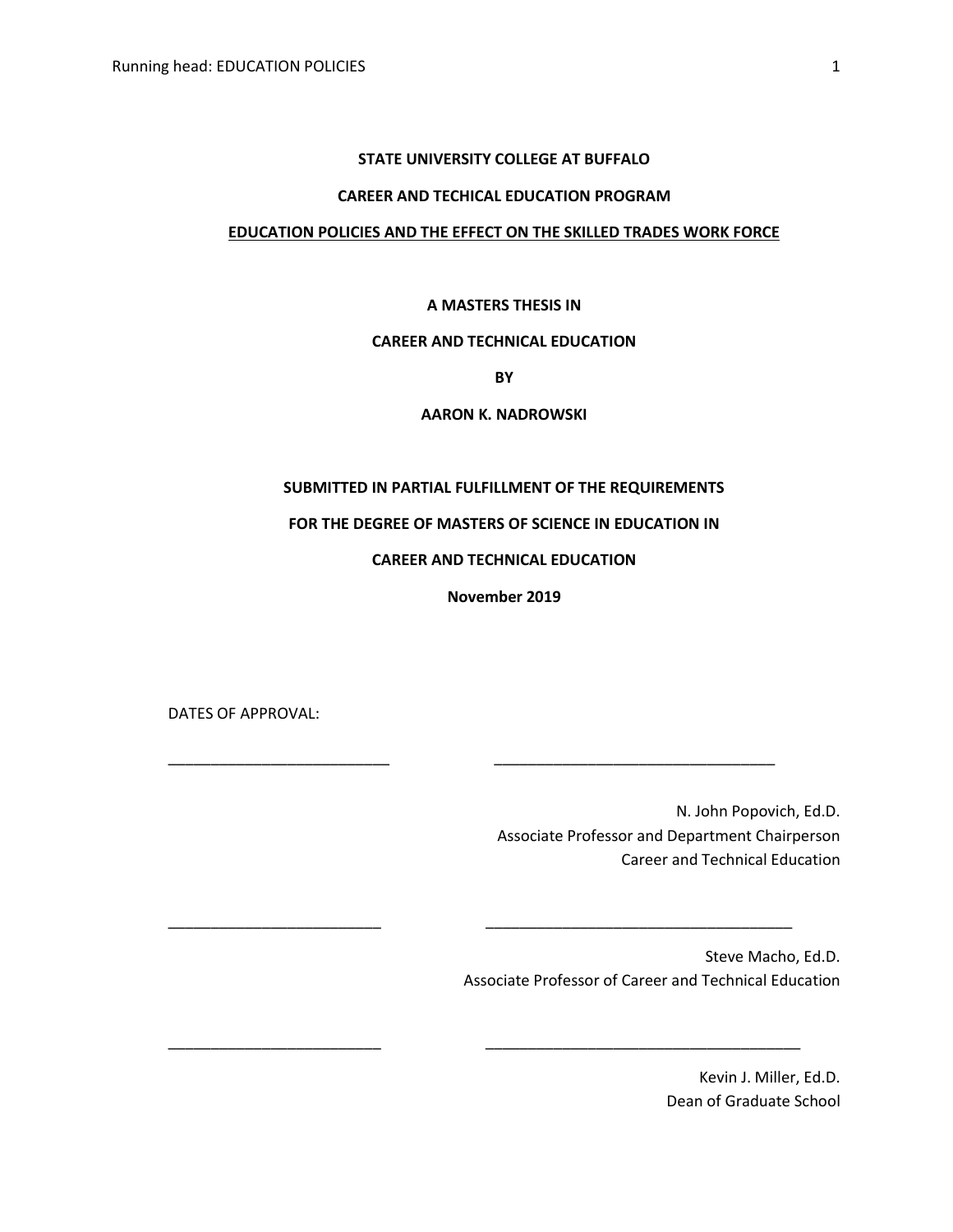### THESIS COMMITTEE SIGNATORY

\_\_\_\_\_\_\_\_\_\_\_\_\_\_\_\_\_\_\_\_\_\_\_\_\_\_\_\_\_\_\_\_ \_\_\_\_\_\_\_\_\_\_\_\_\_\_\_\_\_\_\_\_\_\_\_\_\_\_\_\_\_\_\_\_\_\_\_\_\_\_\_

\_\_\_\_\_\_\_\_\_\_\_\_\_\_\_\_\_\_\_\_\_\_\_\_\_\_\_\_\_\_\_\_ \_\_\_\_\_\_\_\_\_\_\_\_\_\_\_\_\_\_\_\_\_\_\_\_\_\_\_\_\_\_\_\_\_\_\_\_\_\_\_

\_\_\_\_\_\_\_\_\_\_\_\_\_\_\_\_\_\_\_\_\_\_\_\_\_\_\_\_\_\_\_\_ \_\_\_\_\_\_\_\_\_\_\_\_\_\_\_\_\_\_\_\_\_\_\_\_\_\_\_\_\_\_\_\_\_\_\_\_\_\_\_

DATES OF APPROVAL:

Steve Macho, Ed.D. Associate Professor of Career and Technical Education Thesis Advisor

N. John Popovich, Ed.D. Associate Professor and Department Chairperson Career and Technical Education

John J. Earshen, Ed.D. Associate Professor of Engineering Technology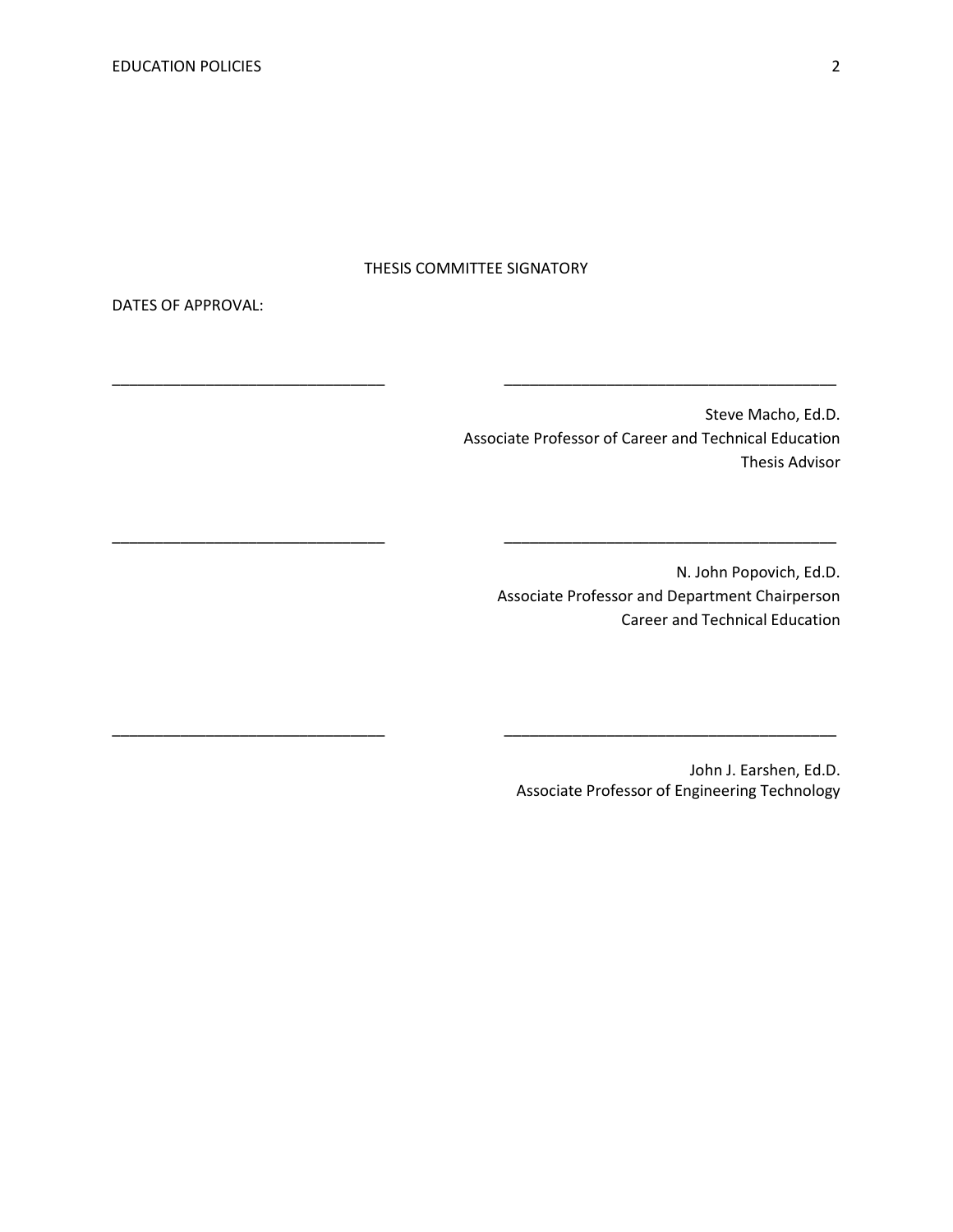## **Abstract**

The United Stated of America has pushed for all to gain a higher level of education. For many years schools steered underperforming students into vocational studies. This placed a stigma on those who learn or perform vocational careers to be less than those whom have completed a college degree. Now (2019) America is facing a shortage of skilled trades persons. Those who entered a vocation soon learn that many of the skilled trades are demanding positions which require not only skill, but knowledge and dedication to learn. With the growth of technology, many of the trades require higher levels of math and science skills.

Less people are learning what is needed to build, repair, or maintain that which is used daily or that will last a life time. Has education policy and reform affected the skill trades labor force? The perception of young people needing furtherance of education through means of college to become successful in life may have driven people away from working with their hands. A series of quantitative research was used to determine if education policy and reform has affected the skilled trades industry in a negative way.

There is an increasing shortage of those who are entering the field on a yearly basis coupled with those who are leaving the many trades, has started a bidding war for talent. Most students find they are receiving job offers before they finish school. With the rising cost of college tuition compared to the lower cost of vocational trade school and the un-known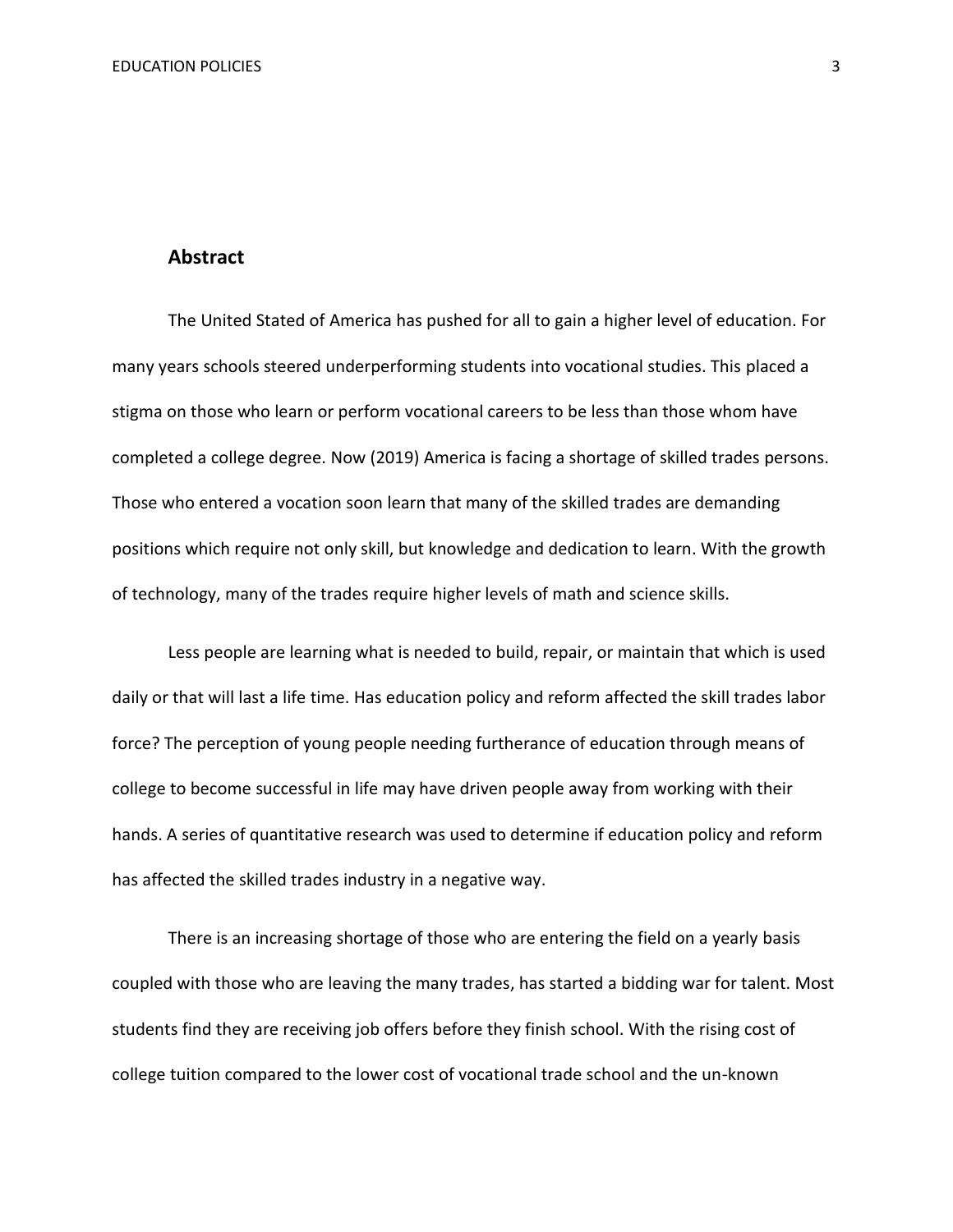employment market for certain degrees versus the almost guarantee of employment, one would think a shortage would not be upon us.

The research shows a correlation of those who have sought higher education and the shrinkage that occurred in the skilled trades.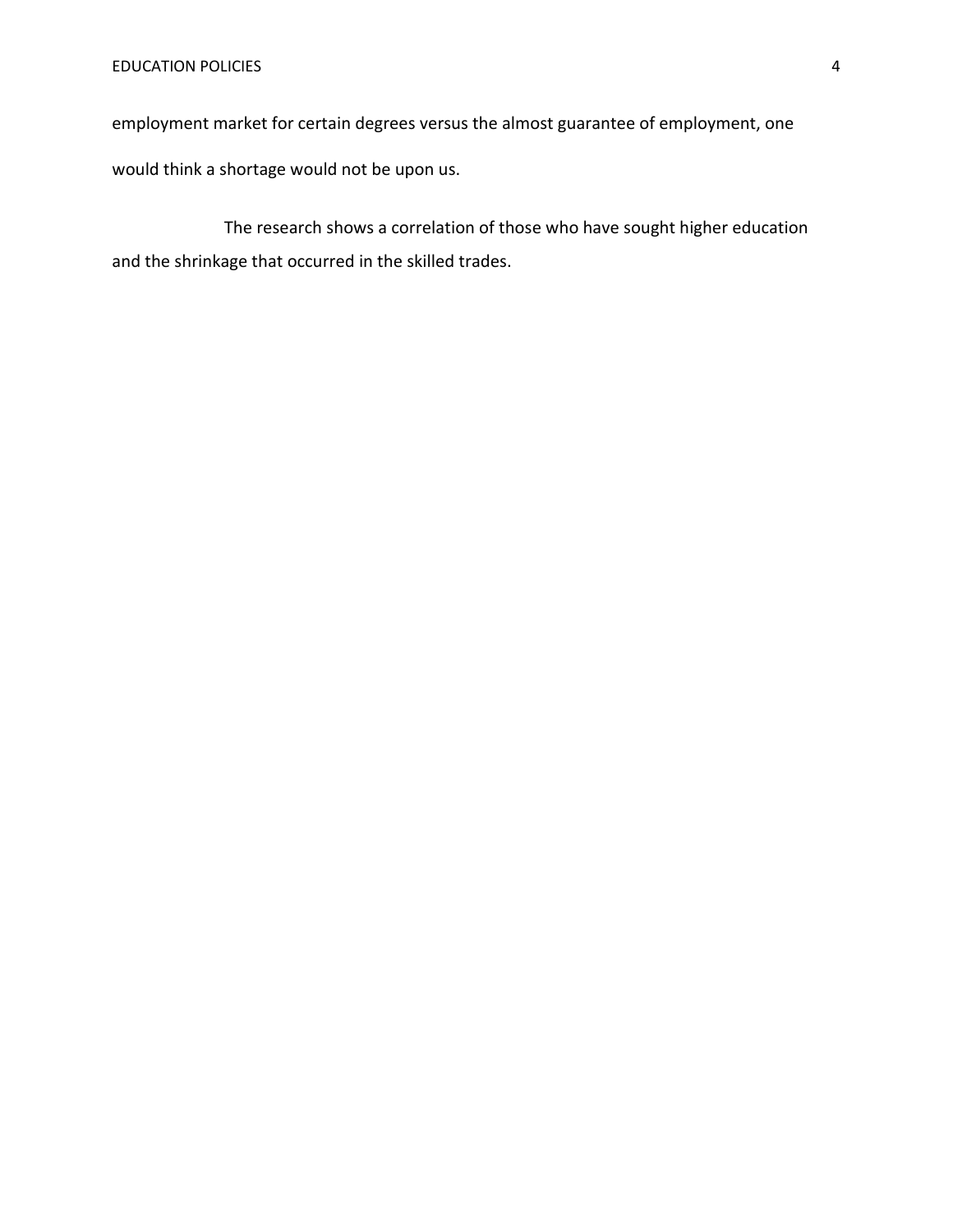## **Acknowledgements**

I would like to extend a thank you to family and friends for being so supportive of me during this process. This especially extends to my wife Toni and to our children, who has been incredibly supportive of me during this time and understanding when I could not be there. I would also like to thank my thesis committee, and especially Dr. Steve Macho, for being incredibly helpful and encouraging during and before the writing of this thesis.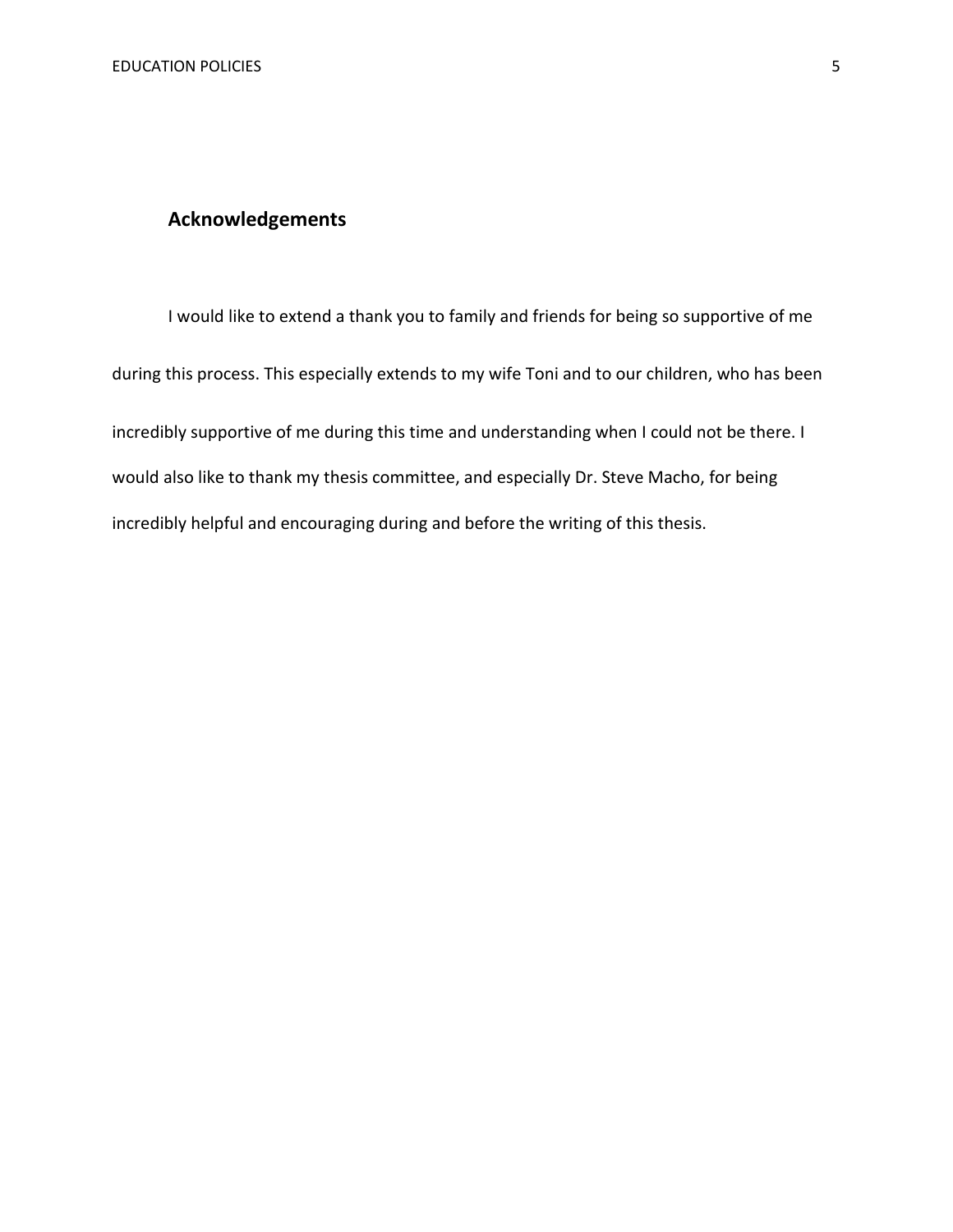## **Table of Contents**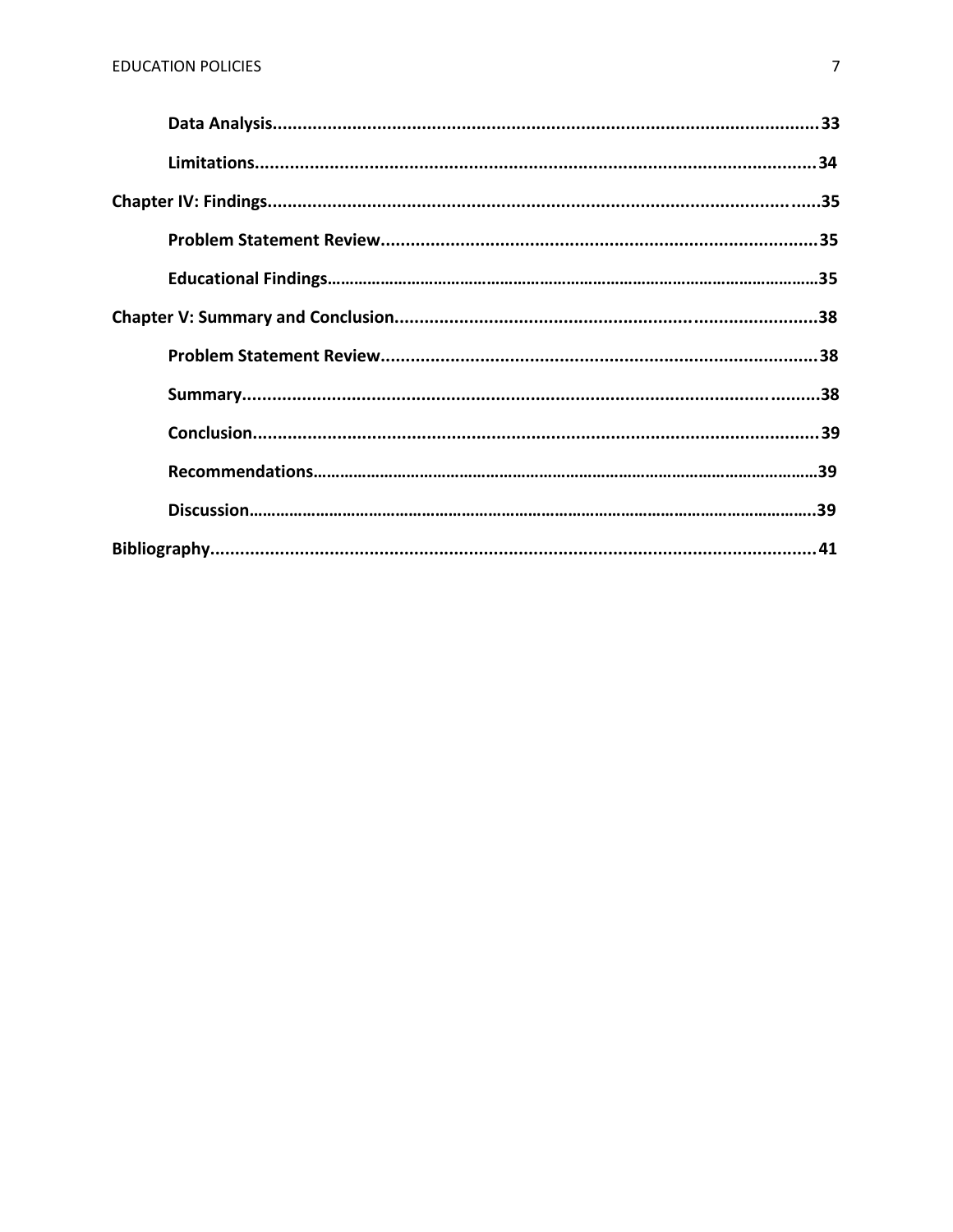## **Chapter I: Introduction**

## **Introduction**

Over the last century the number of workers who can build, fix, make, or create has shrunk by drastic percentages. Many of these skilled workers were aging or retiring, "a third of electrical and electronics repairers are at least 55, while 72 percent are 45 years or older" (Wright, 2013, para 10). The need for these workers had not diminished and in many instances had become more of a necessity.

 "Over the next decade nearly 3.5 million manufacturing jobs likely need to be filled. The skills gap is expected to result in 2 million of those jobs going unfilled" (Giffi et al., 2015, para 7). Many of those positions stem from a skill set centuries old such as carpenters; while some positions are relatively new, such as fiber optic technicians. The percentage of young people who sought furtherance of education through means of college to become successful in life, may have displaced people from working with their hands.

## **Problem Statement**

How have national education policy and reform affected the skill trades work force in Erie County, New York?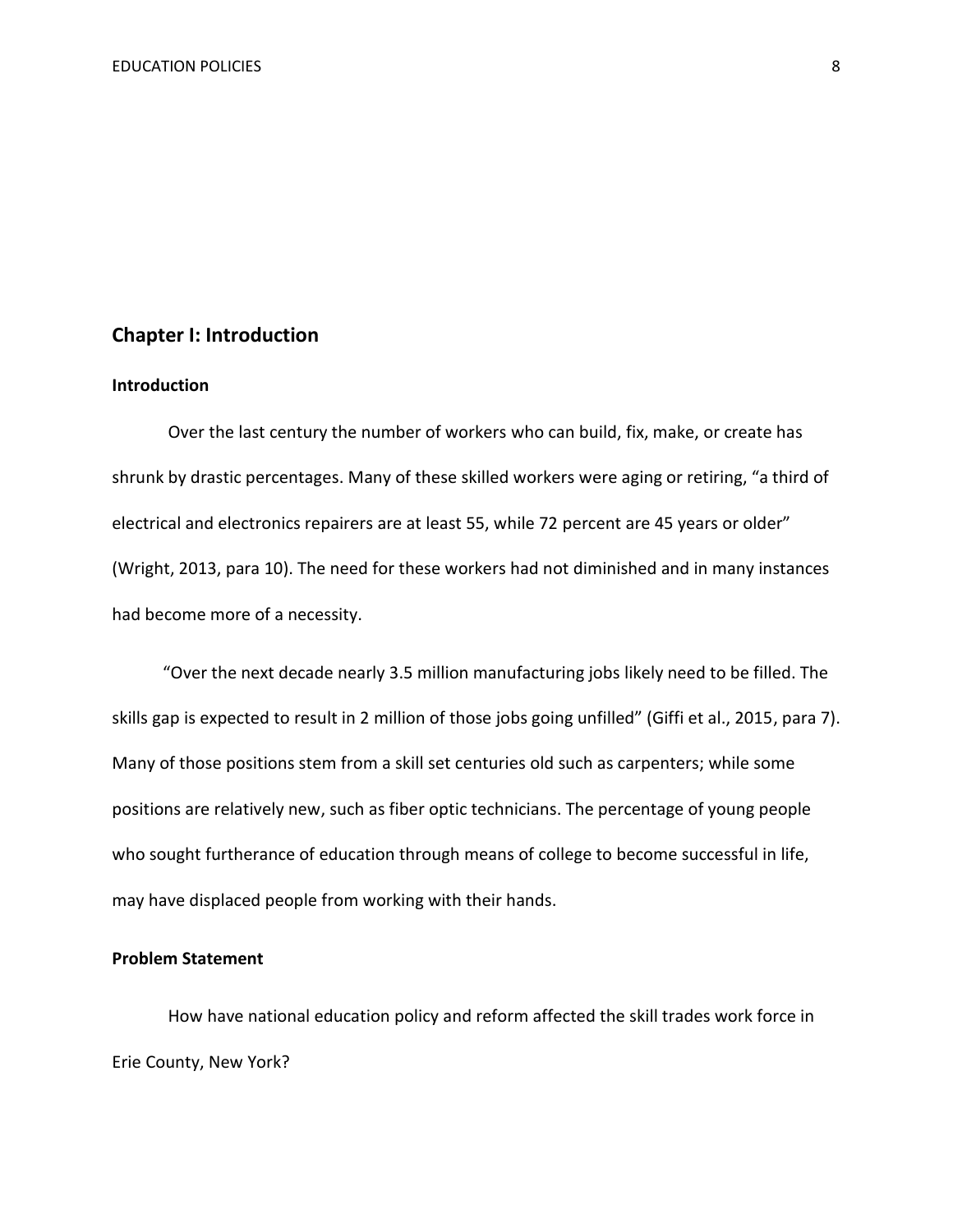#### **Method**

The purpose of this thesis was to research and determine if there was an association among education reform policy. And enrollment into Career and Technical Education that persuaded generations to stop seeking career and technical education.

This research used quantative methods of gathering census statistics starting after the time period of War World II up to the turn of the century. The time constraint used from 1950 - 2000. The data collected compared education policies enacted at the national level and the effect on Erie County in the State of New York. There was an exploration of educational reform per presidential administration and a comparison in education level and specific careers as outlined by the United States Census for that turn of the decade. The method used Quasiexperimental design of research to establish a cause and effect ratio exploring the happenings over the last several generations.

#### **Assumption**

It was assumed all collected data is 100% factual and unbiased.

- $\circ$  Census data obtained from the United States Census Bureau is accurate and historically factual.
- o Educational Policies outlined by presidential administration is factual.
- o Presentation of all data and policies is provided without biases.

#### **Limitations**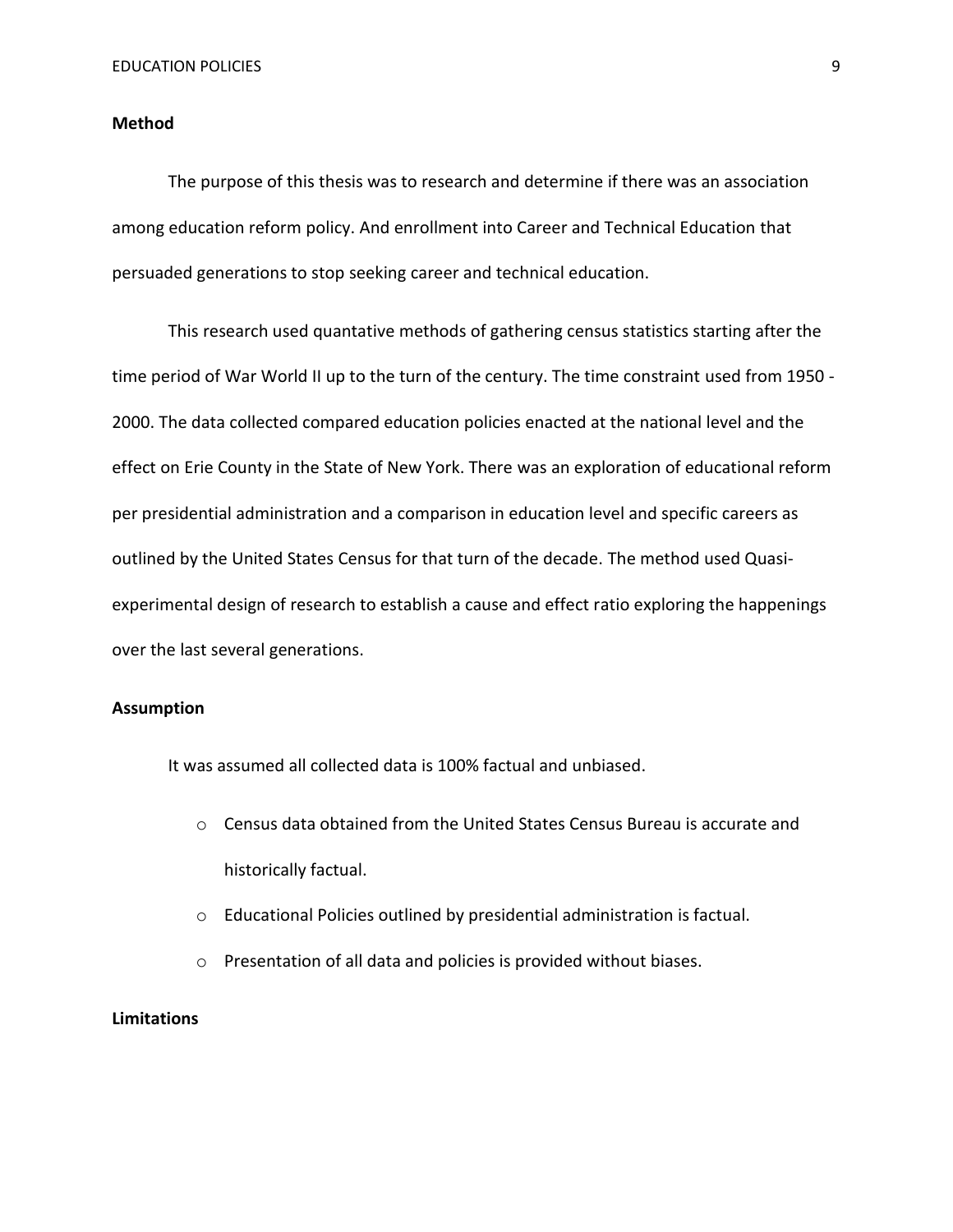The limitations imposed on this paper were established through data that was collected through internet researches and material found within the SUNY at Buffalo State E. H. Butler Library. A limitation of census data has been enacted due to labor and educational statistics not being assessable on a year by year basis prior to 1997 in Erie County, New York.

The education policies listed in chapter 2, are those of significance to this paper and the data needed to formulate a series of findings. Other policies that may have been enacted during certain administrations may have been omitted due to lack of bearing on this paper.

#### **Definitions**

The term craftsman as used in the census data will refer to skilled trades that require either formal training or school to become deemed a master. Managerial positions and professional positions are those that require some form of higher education to obtain and hold. Sales professionals are those that make a living performing the art of selling materials, products, or skills.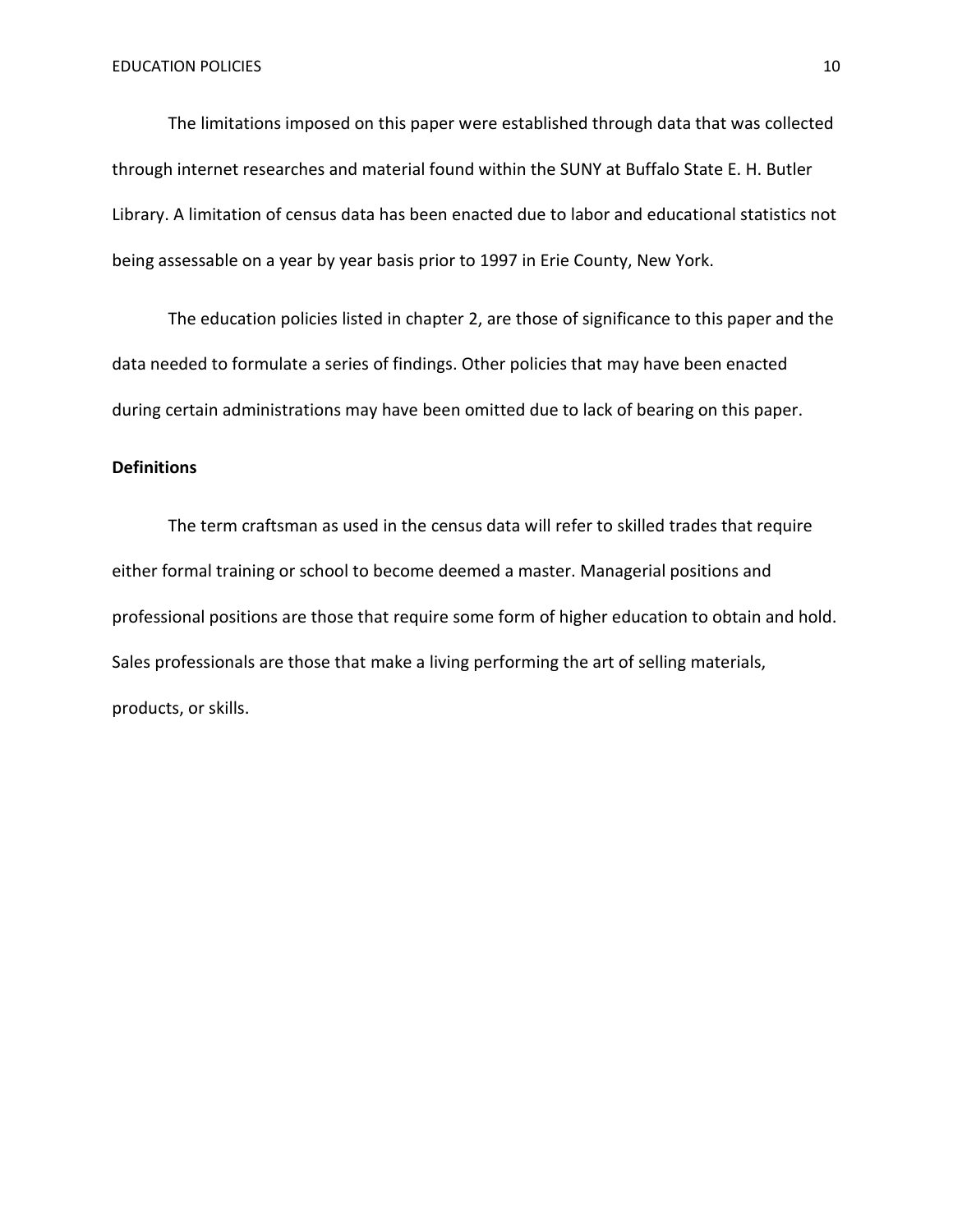## **Chapter II: Literature Review**

#### **Literature Review**

#### **Problem Statement and Research Question Review**

During the last century in the United States there has become a deficit of skilled tradesmen. Less people are learning what is needed to build, repair, or maintain that which is used daily or that will last a life time. Has education policy and reform affected the skill trades labor force? The perception of young people needing furtherance of education through means of college to become successful in life may have driven people away from working with their hands. A series of quantitative research was used to determine if education policy and reform has affected the skilled trades industry in a negative way.

#### **1945 - 1949**

Within the given boundaries of this paper statistical data prior to 1950 will not be used from the general census nor from labor or educational statistics. References to educational policy and reform was given in a brief format to show how policy was being enacted after World War II.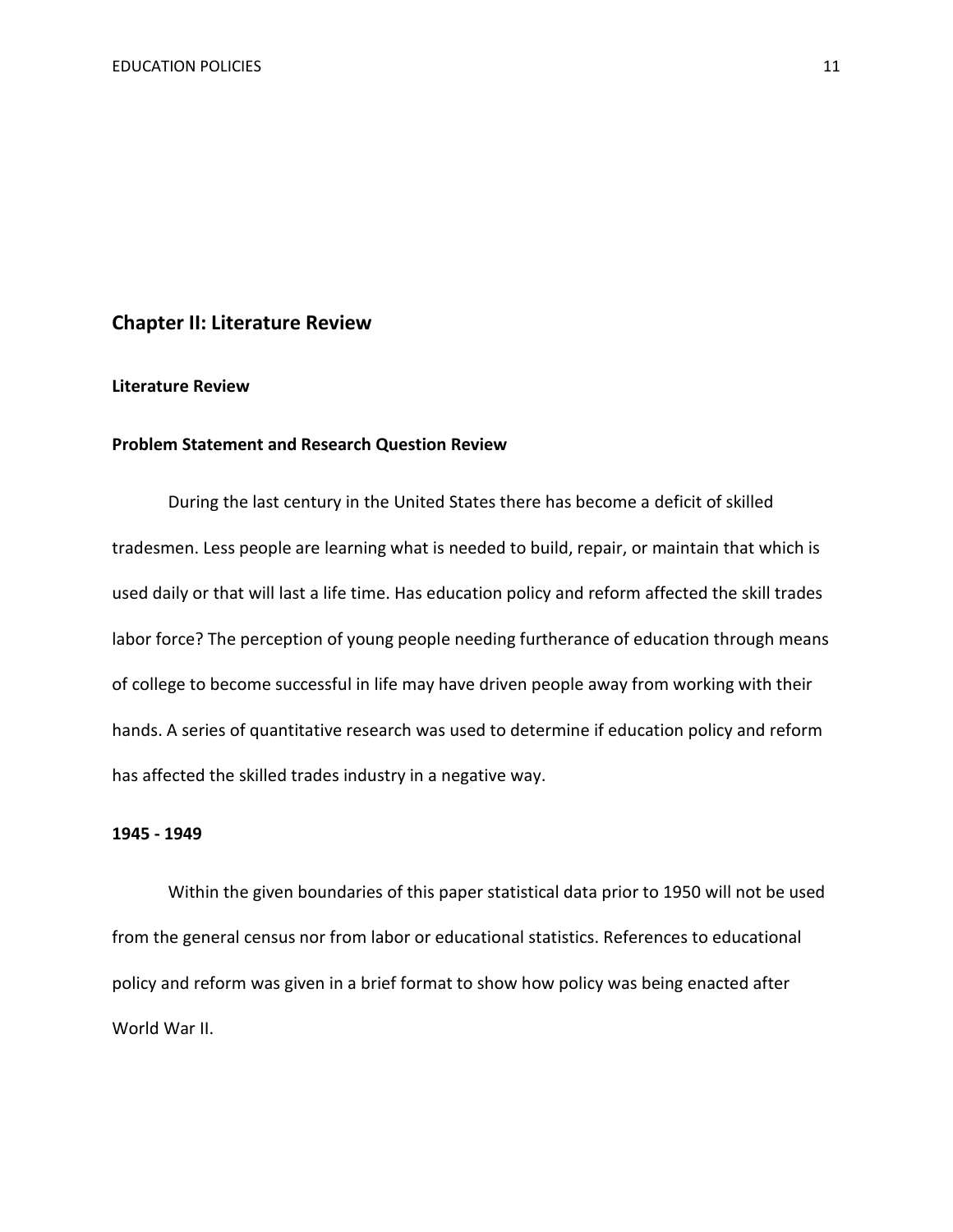One of the most influential education bills was passed and placed into action in 1944. The Servicemen's Readjustment act of 1944, or more commonly referred to as the "GI Bill" was passed. This one bill alone sparked an "explosion in higher education" ("GI Bill - Public Higher Education in America - CUNY Calendar and Curricula Websites - CUNY", 2019, para 1) Nearly half of all college students in 1947 were veterans. According to the Hypertext Hotline of American Education (page 3), more than two-million attend colleges or universities, nearly doubling the college population. About 238,000 become teachers.

> *The Truman Commission's proposed solution had two goals: (1) to educate college students in a broad program of general education and (2) to improve college teaching. The commission viewed these two goals as intertwined, and it identified the first two years of college as a critical period for educating citizens, hence its emphasis on community colleges (Hutcheson, 2017, para 4).*

#### **1950**

In 1950 Erie County's total population was 580,132 with 366,990 of the population over the age of 25. Employment statistics listed 249,804 over the age of 14 and in the workforce. Of those listed 21,439 or 8.6% of the working population held professional positions, 20,167 or 8.1% managers, 17,465 of 7% sales positions, and 41,007, 16.4% listed as craftsmen. Of the population over the age of 25, 21.1% held high school diplomas, 4.9% had 1-3 years of college, 5.1% obtained 4+ years of college with a median grade level of 9.5 ("1950", 1953).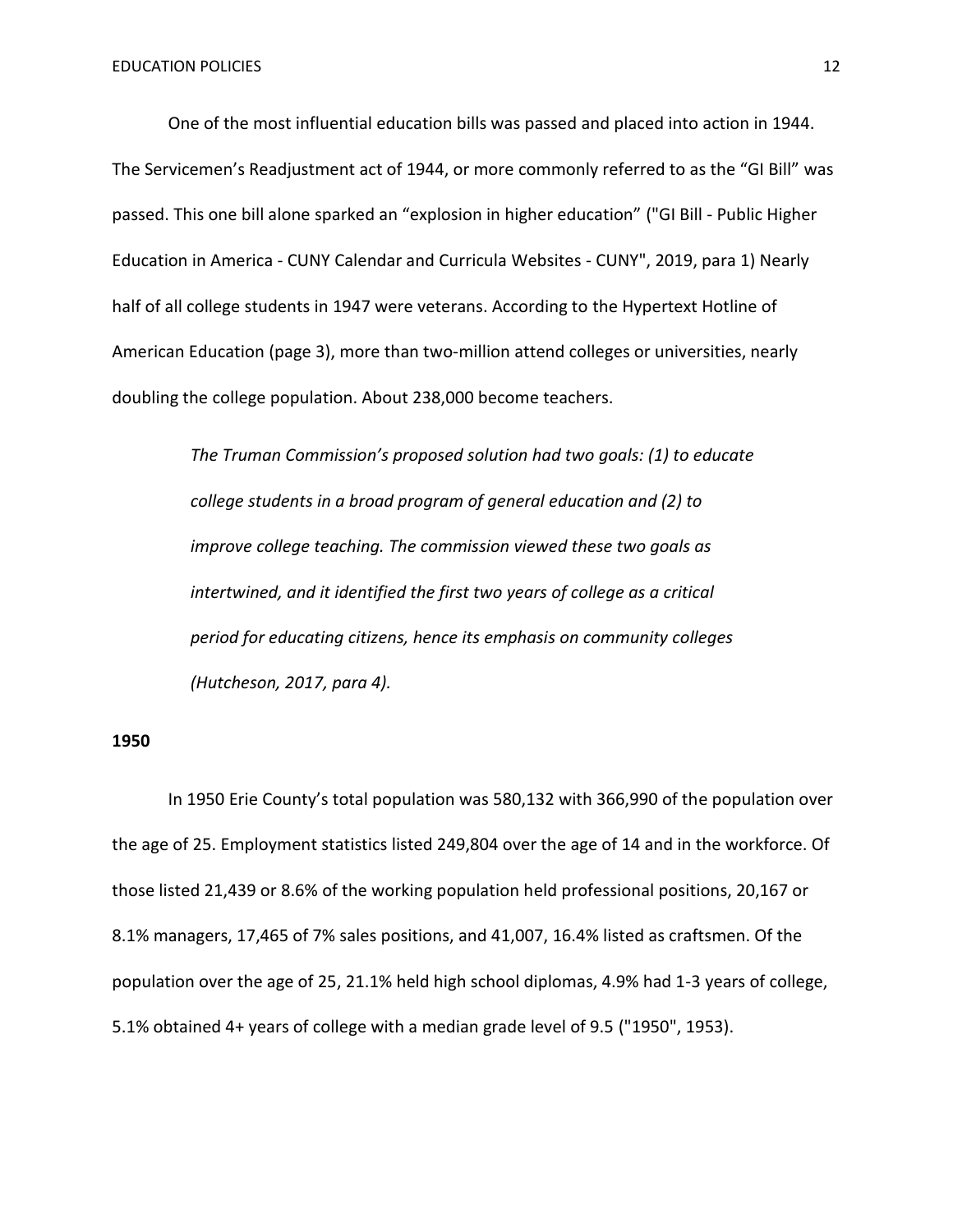

These statistics come several years after the introduction of the Servicemen's Readjustment Act and the Truman Commission. Without a true demographic statistic from after World War II to set a base benchmark, the research used statistics from the 1950 census as the baseline for the study.

1950 started with Harry Truman as the country's president and the beginning of the Korean War. Truman had already started education reform with the Truman Commission outlying the need for more community colleges and expanded higher education with an emphasis on professional degrees and a larger look at globalization. In 1952 the Veterans Readjustment Assistance Act of 1952 was passed by congress to extend the Servicemen's Readjustment Act including Korean veterans and extend benefits. 1952 brought the election of Dwight D. Eisenhower to the office of president. Feeling that America was losing the intellectual battle with the Soviet Union he proposed the National Defense Education Act. The basis behind the act was to;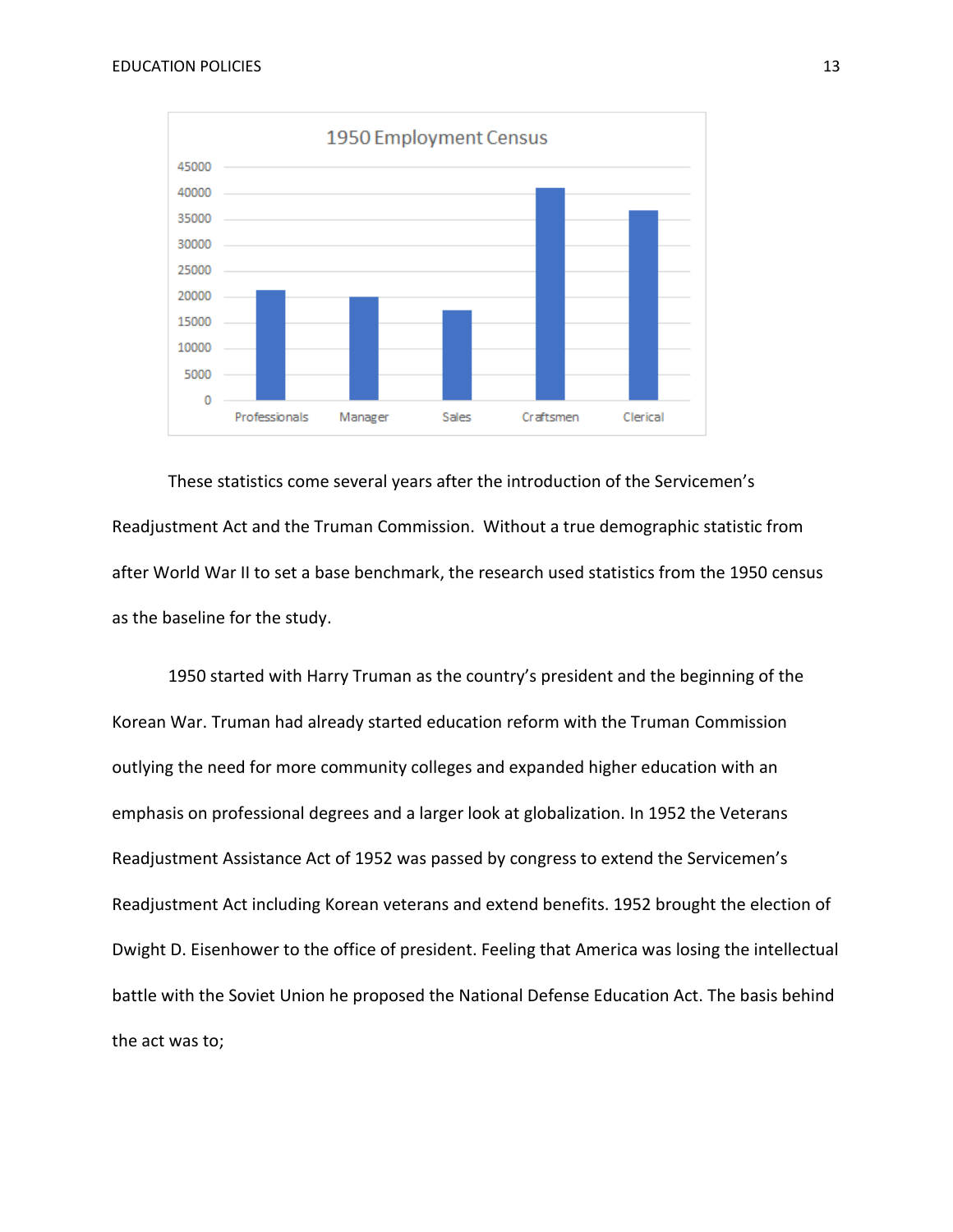*"The act provided provisions for scholarships and loans for students pursuing higher education, especially in the areas of mathematics, science, engineering and modern foreign languages. An emphasis was also placed on those students who were pursuing teaching credentials for the college levels. The act also allowed for grants to states to support programs in the areas of science, mathematics and to help graduate and doctoral students to prepare them to be professors" (Hunt, 2019 para 1).*

1957 saw the Soviet Union launch the space satellite, Sputnik. This helped propel the National Defense Act into being signed as a bill in 1958. The signing of this bill spurred another growth in enrollment of higher education as seen in the 1960 census.

#### **1960**

In 1960 Erie County census listed a total population of 1,064,688. 9.9% of the population over the age of 25 had graduated high school. 4.4% had 1-3 years of college experience while 4.1% saw over 4 or more years in college with a median education level of 10.5 years completion. ("1960 Census", 2019) Erie County during the census listed 389,062 people 14 and older in the employment pool. Out of the pool, those holding professional positions grew 3.4% to a total 12% of the population pool when compared to 1950. Manager positions held steady at 8.1%, there was a small increase in sales positions up to 8.1% from 7% and the craftsmen fell slightly from 16.3% to 16.1%.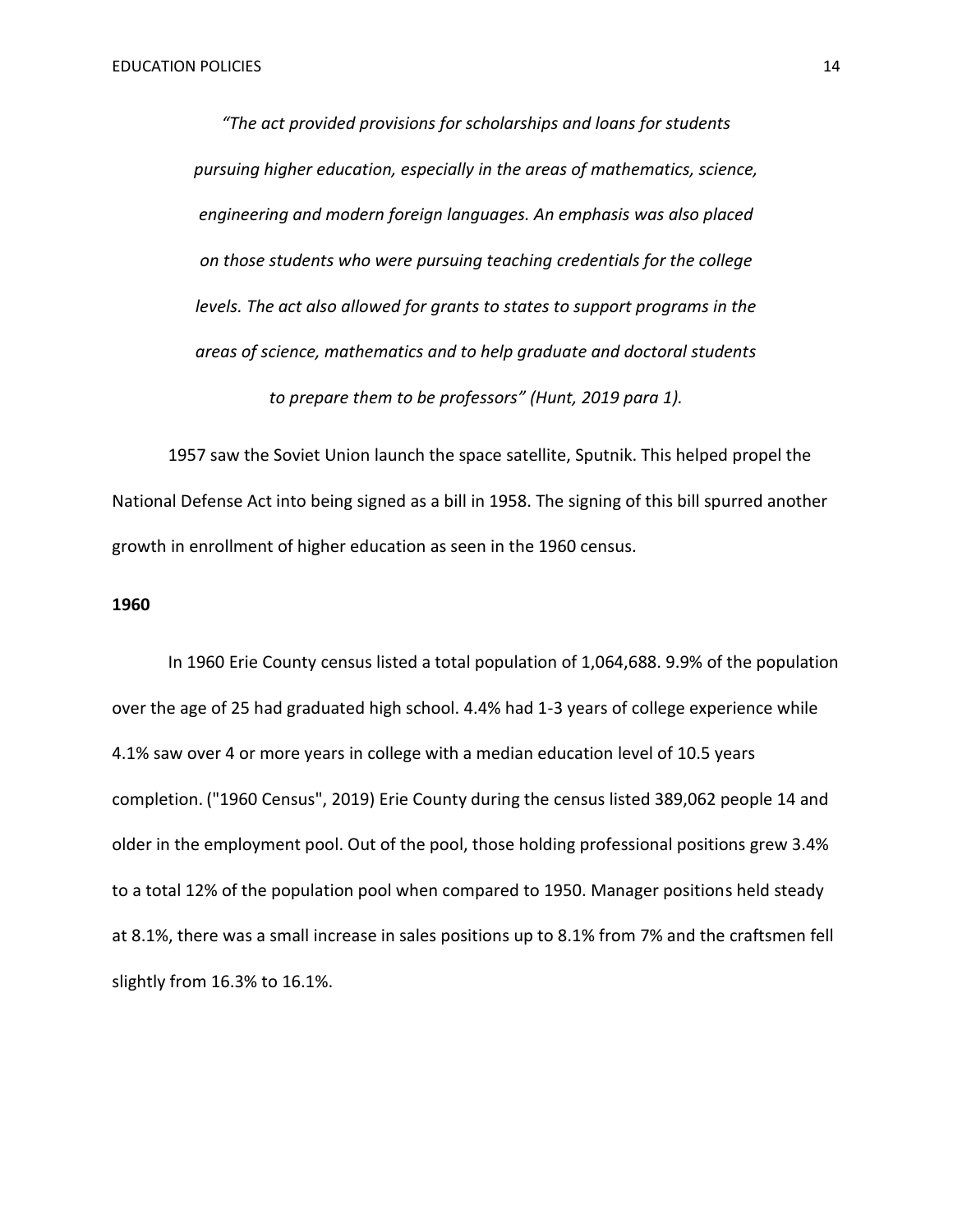

1960 brought change to the White House from being led by the republican party to that of the Democrats with the election of John F. Kennedy. According to the National Center for Educational Statistics listed high school drop outs at a rate of 27.2%. In 1962 Kennedy delivered a *Special Message to the Congress on Education.* During this message Kennedy referred to the statistics of high school drop outs and added that over 40% of those who started college did not finish (Bennet, 2019 para 4-6).

With rising unemployment and a growing labor force entering the employment field, 1962 saw President Kennedy sign into law the Manpower Development and Training Act (MDTA). According to *MDTA A Summary of the Manpower Development and Training Act of 1962* that was issued by the U.S Department of Labor in 1965:

*"The MDTA provided for the first nationwide program for the training and retraining of the unemployed and the underemployed, and authorized a broad foundation program of manpower and automation research"*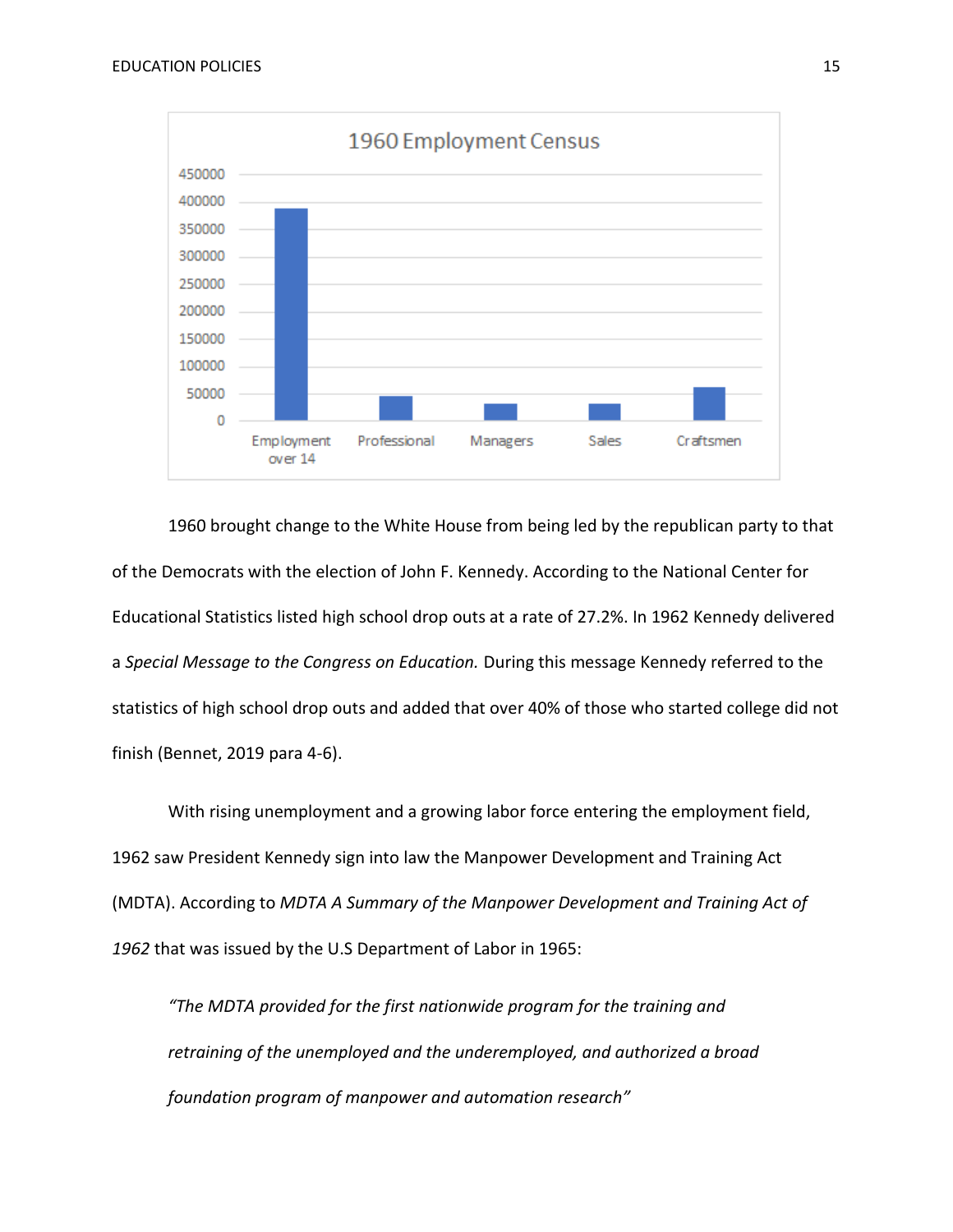Title II of this act as seen on page 20 of the same publication states, "Who Pays for the Training?" and Where does the training take place?". The simple answer was that the Federal Government would pay 100% prior to June 30, 1966 and afterwards the States would incur 10% of the cost with the Federal Government retaining 90%. As for where the training would take place. The training was being conducted in both schools and employer facilities. The act allowed for both public and private education agencies to be used.

In 1961 the Fullbright-Hayes Act (also known as The Mutual Education and Cultural Exchange) was signed into law by President Kennedy. The preamble of the law stated,

> *"The purpose of this chapter is to enable the Government of the United States to increase mutual understanding between the people of the United States and the people of other countries by means of educational and cultural exchange; to strengthen the ties which unite us with other nations by demonstrating the educational and cultural interests, developments, and achievements of the people of the United States and other nations, and the contributions being made toward a peaceful and more fruitful life for people throughout the world; to promote international cooperation for educational and cultural advancement; and thus to assist in the development of friendly, sympathetic, and peaceful relations between the United States and the other countries of the world." (TITLE 22: Chapter 33 Mutual Educational and Cultural Exchange Program. 2019 Para 1).*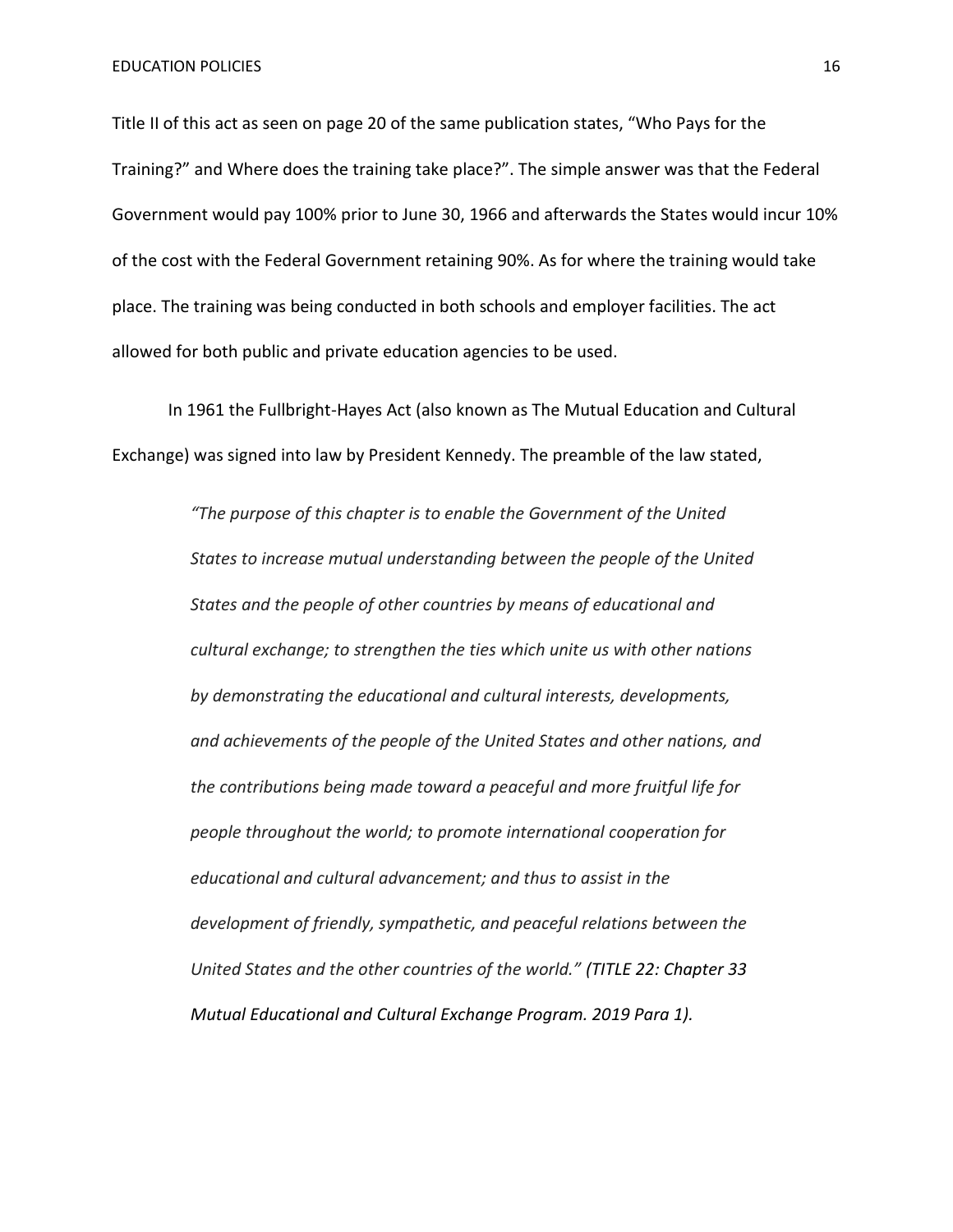Part of this policy helped spur a push of students to engage in the study and research abroad with the goal of gaining better understanding of foreign countries and cultures.

The Health Professions Educational Assistance Act (1963) provided \$175 million over a three-year period for matching grants for the construction of facilities for teaching physicians, dentists, nurses, podiatrists, optometrists, pharmacists, and other health professionals. The Act also created a loan program of up to \$2000 per annum for students of optometry, dentistry, and medicine (MacBride, 1973 page 5).

In 1963 Kennedy signed into law The Vocational Education Act. With an understanding that there would be a lack of service tradesmen in the coming years, this act was designed to bring vocational education into the high school mainstream.

*"Even the largest cities, which probably have the greatest need for vocational education, have not been able to make this kind of education available to all who need it. Of the 637,923 boys and girls who in 1961-62 were enrolled in grades 10- 12 in the 14 largest cities (Baltimore, Boston, Buffalo, Chicago, Cleveland, Detroit, Houston, Los Angeles, Milwaukee, New York, Philadelphia, Pittsburgh, St. Louis, and Washington) only 115,575 were in federally reimbursed vocational courses. Not even 1 in 5 was being prepared to enter the labor market, despite the incontrovertible evidence that such preparation means a great deal to the high school graduate: a 1959 survey of recent high school graduates in 13 northeastern States found that unemployment among the graduates who had*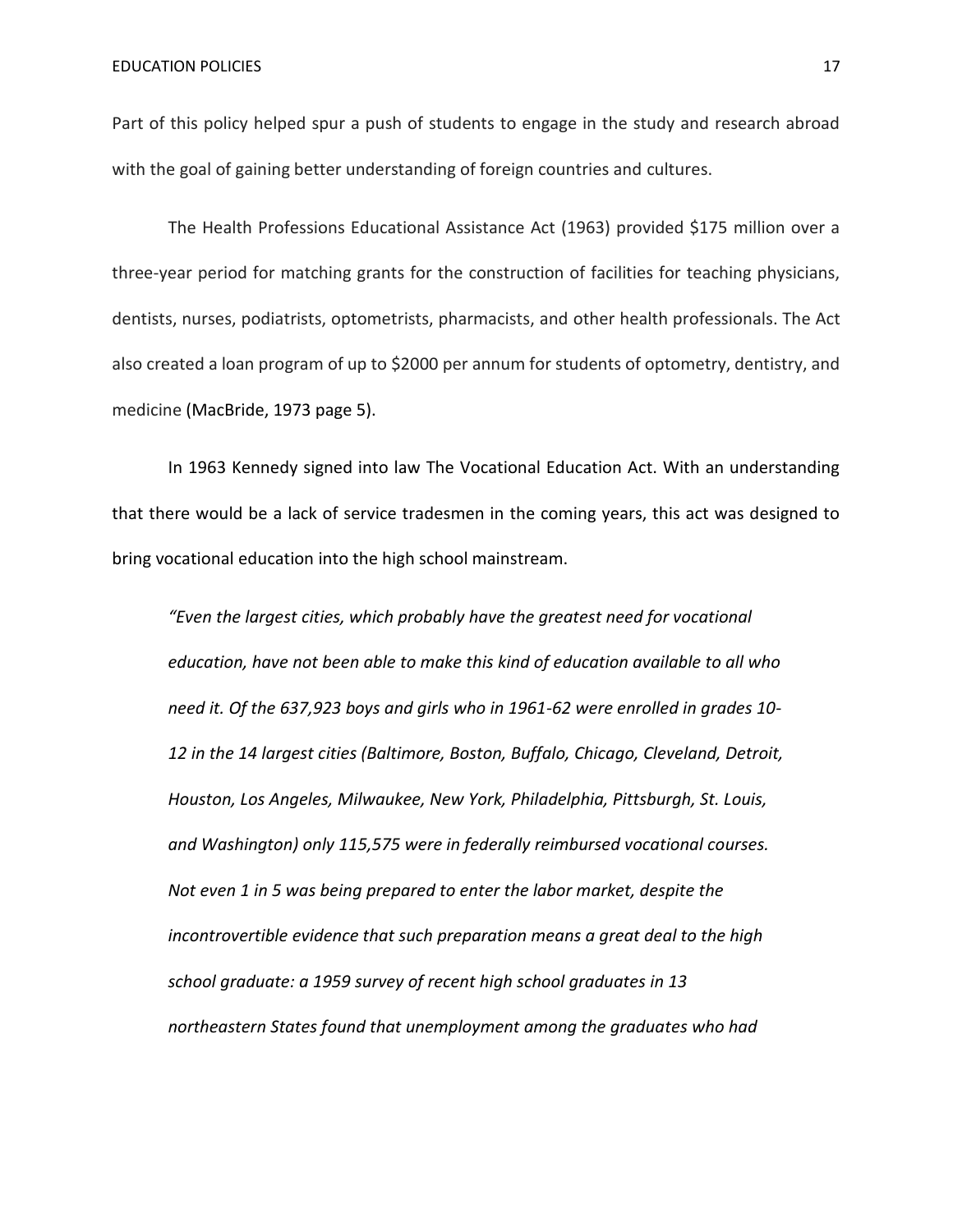*been prepared for trade and industrial work was only 5 percent compared with 15 percent among other high school graduates"(Celebreeze, 1963 page 4 para 2).*

Following the assassination of President Kennedy, Lyndon B. Johnson (LBJ) was sworn in as the next President of the United Stated. President Johnson continued the path laid by Kennedy and pushed the war on poverty with his "Great Society" slogan. A partial cornerstone in Johnson's plan was The Elementary and Secondary Education Act (ESEA). This allowed more financing for schools that historically had a large percentage of low-income students and families. In its original conception, Title I was designed to close the skill gap in reading, writing, and mathematics between children from low-income households who attend urban or rural school systems and children from the middle-class who attend suburban school systems (Paul, 2016 para 2). ESEA has been reauthorized every five years since its initial enactment.

The Health and Professions Educational Assistance Act of 1963 saw major revisions in 1965, 1968, and in 1971. When the act was first brought into action provided financial assistance to schools and loans for students to enter the health field. Most of the financial assistance to the schools was for construction of larger and new facilities. The loans to students, could be up to \$2,000 per year with a 10-year repayment plan for certain schools of health (medicine, dental, and osteopathy). The repayment plan would be started three years after completion. The first amendment in 1965 allowed for more institute assistance financially in several forms and provided the students with the loan amount raised to \$2,500 with up to 50% loan reduction if the student started practice in a health professional "shortage area". Additional areas of healthcare where added to the bill (podiatry, veterinarian, and pharmacology). Amendments in 1968 were not as great as those in 1965, however, they did see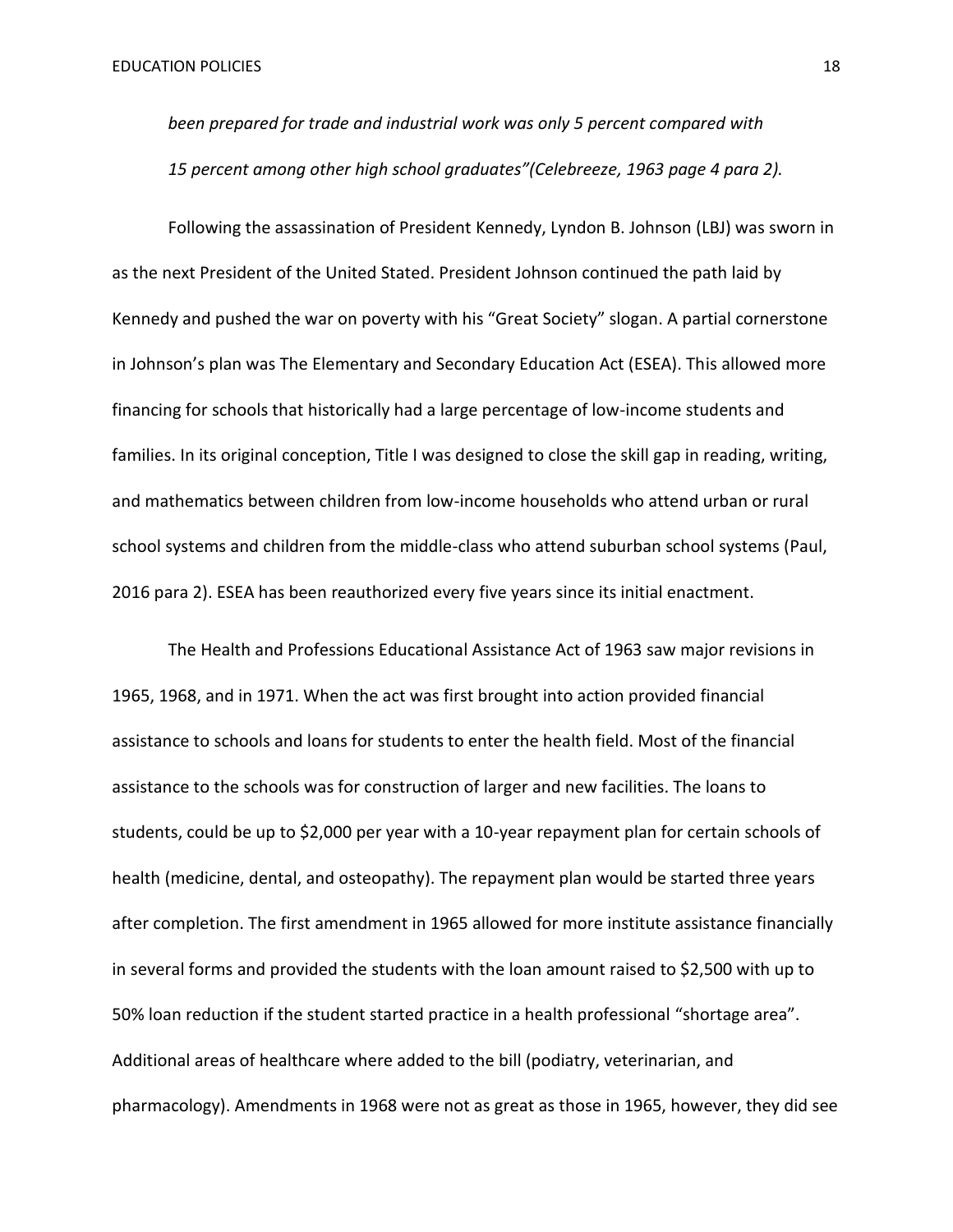more money in the way of grants to the institutes and more scholarships opened for the students. 1971 once again saw an increase in both available money for institutions and students. The largest change was the increase in potential scholarships to \$5,000 for those who agreed to go to "shortage areas".

1969, on April 30th, the number of U.S. military personnel in Vietnam stands at [543,482,](http://history-world.org/vietnam_war_statistics.htm) the most at any time during the war. College enrollments swell as many young men seek student deferments from the draft; [anti-war protests](http://www.history.com/topics/vietnam-war/vietnam-war-protests) become commonplace on college campuses, and [grade inflation](http://www.businessinsider.com/many-college-professors-started-using-grade-inflation-to-protect-bad-students-from-being-drafted-into-the-vietnam-war-2013-12) begins as professors realize that low grades may change male students' draft status. ("American Educational History Timeline", 2019)

#### **1970**

The 1960s saw many education reforms and policies enacted. This led to changes within Erie County's work force as the decade ended and the 1970 census took place. The population in Erie County saw a very modest increase to 1,113,491 with 614,057 over the age of 25 and a work force population of 578,913. The median average education level completed was year 12. 30.7% of the population graduated high school, 9.7% completed 1-3 years of college and 10% completed 4 or more years of college. ("1970 Census", 2019) This helped spur a 3.7% growth in professional positions to 15.7% while 6%, sales positions increased to 8.6% and skilled craftsmen dropped by nearly 4% to 16.3% of the population.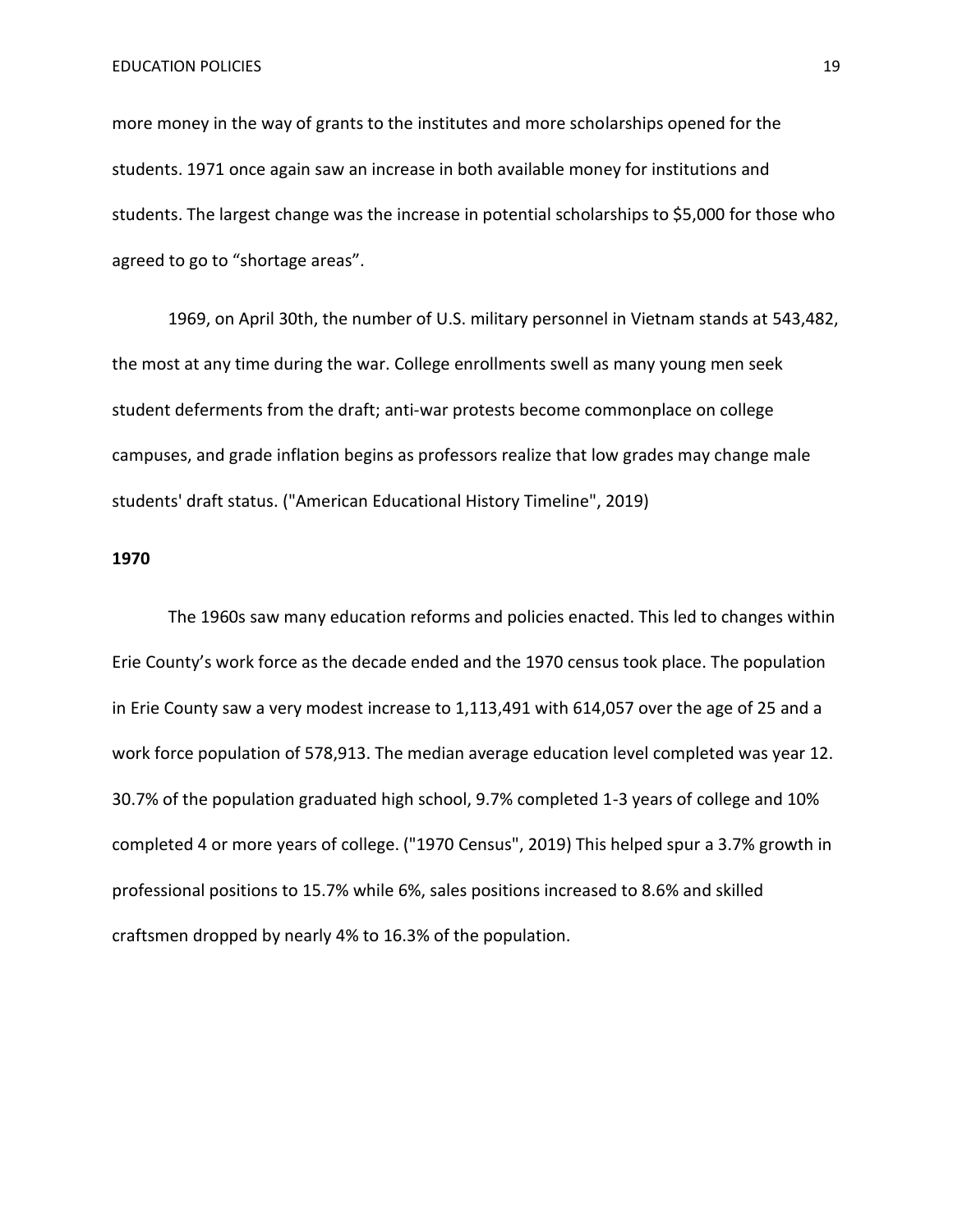

"A traditional four‐year college program is not suited to everyone. We should come to realize that a traditional diploma is not the exclusive symbol of an educated human being, and that "education" can be defined only in terms of the fulfillment, the enrichment and the wisdom that it brings to an individual. Our young people are not sheep to be regimented by the need for a certain type of status‐bearing sheep skin." ("Text of Nixon Message to Congress Proposing Higher Education Opportunity Act", 2019 page 6, para 1)

Richard Nixon was sworn into the Presidency of the United Stated in 1969 following the election of 1968. During his time in office Nixon was straddled with many foreign policy issues and did not enact much domestic policy as his predecessors in the 1960s. His largest education push was seen in his message to congress with the emphasis on loans and grants for lowincome students looking to enter college or other post-secondary education. In 1972 Nixon signed the Higher Education Amendments of 1972, which amended the Higher Education Act of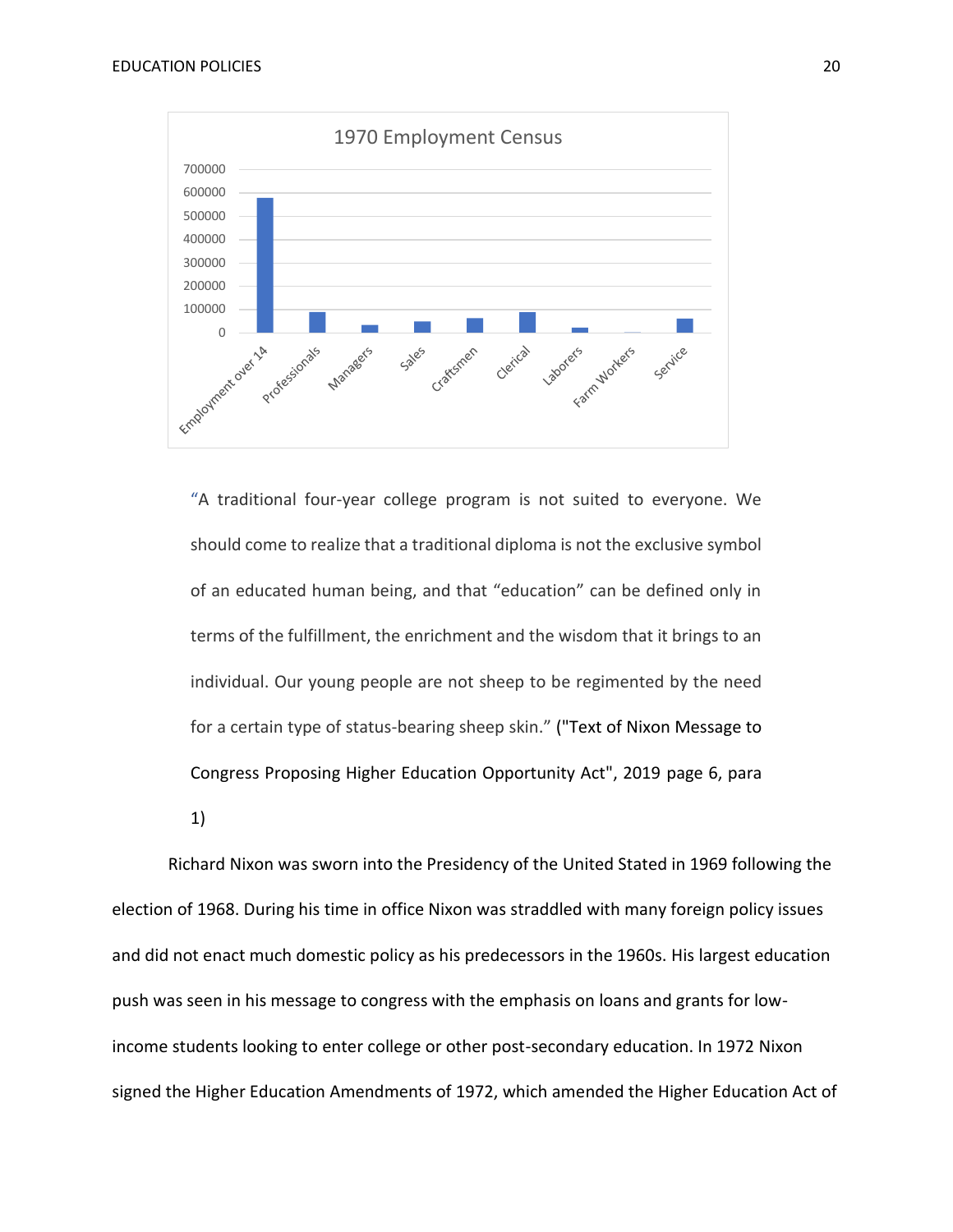1965. One of the most dominant parts of these amendments come in Title IX, which prohibits discrimination based on sex in all aspects of education. This also helped to propel female participation in sports. ("Title IX, Education Amendments of 1972 - Office of the Assistant Secretary for Administration and Management (OASAM) - United States Department of Labor", 2019)

After the resignation of President Nixon in 1974 due to the Watergate Scandal, Gerald Ford was sworn in as America's 38<sup>th</sup> president. During his short time as president Ford would sign one significant education article into law, The [Education of All Handicapped Children Act](https://www2.ed.gov/about/offices/list/osers/idea35/history/index_pg10.html). This helped ensure open doors to all children with mental or physical handicaps.

Jimmy Carter won the 1976 presidential election and was sworn into office January of 1977. During his administration President Carter was faced with many economic and foreign issues of substance. While not passing any educational policies or reform of note, he was able to establish the United Stated Education Department and added this as a cabinet level position within his administration. ("Jimmy Carter on Education", 2019 para 3)

#### **1980**

With economic woes facing the nation and minor education reform at the national level compared to the decade of the 1960s, Erie County New York saw a population decrease as steel mills closed around the Great Lakes region of the country the era of the "Rust Belt" was in full force (Huizenga, 2019).Erie County's total population lost close to 100,000 people as the 1980 census counted 1,015,472 people down from 1,113,491 in 1960. The educated populous however only shrunk by less than 1,000 people over the age of 25, down from 614,057 to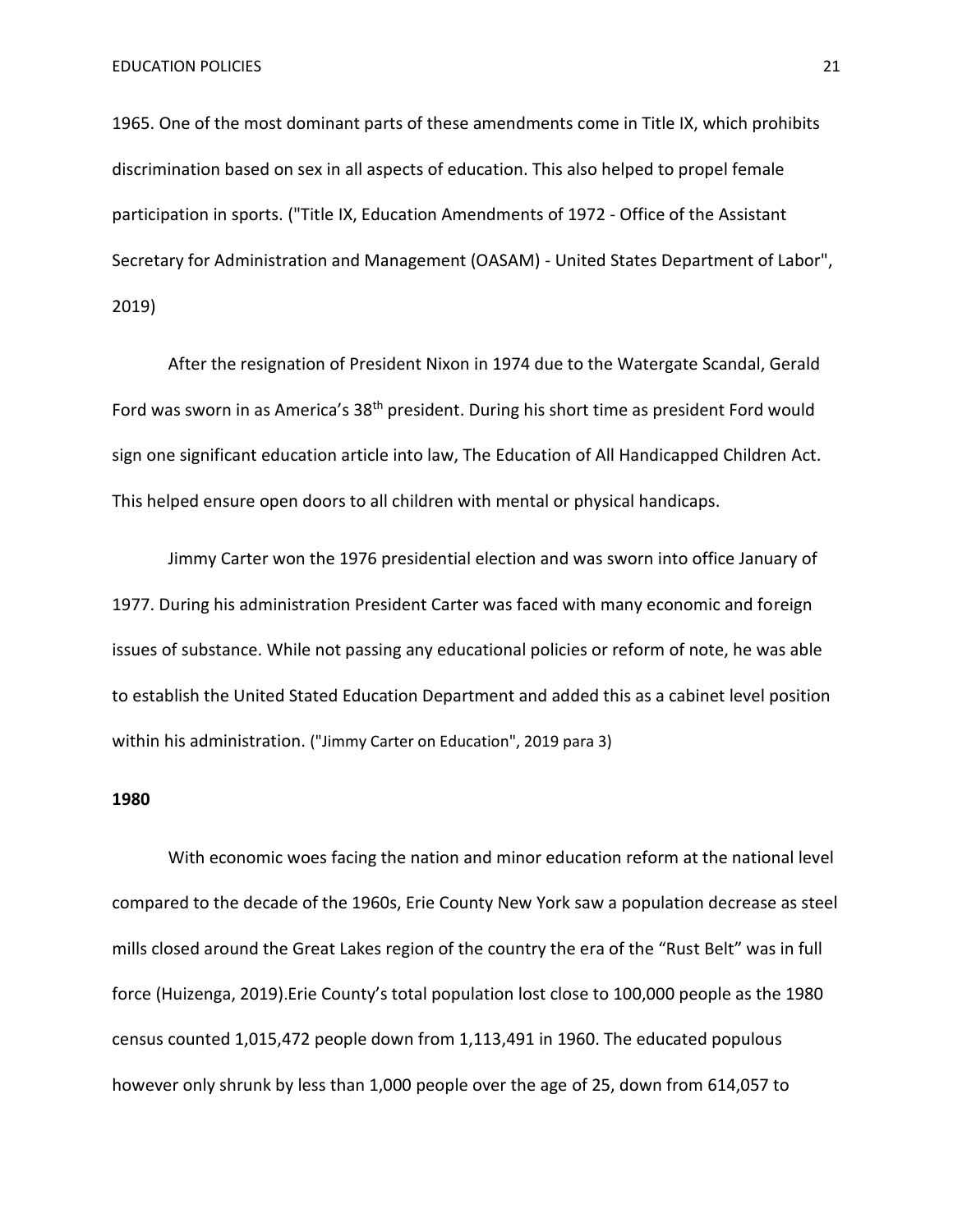613,302. Even with the shrinking population the attained level of education rose with 216,885 people graduated high school, 91,212 had 1-3 years of college, while 92,701 obtained 4 or more years of college. ("1980", 2019). Those employed over the age of 16 shrunk significantly as career census updated the professional categories. With a total of only 421,794 listed employed over the age of 16, managerial and professional positions were combined into one category. Those careers combined rose only 1% from 21.7% of the working populous to 22.6%. Sales professionals saw a magnificent increase from 8.6% to 31.4%. Craftsmen were re-introduced as a category that combined Precision Production, Craftsmen, and Repair Personal. This new category held 12.1% of the work force population while craftsmen held 11.2% during the 1960 census.



1980 saw a political landslide when the Great Communicator Ronald Reagan won the presidential election over incumbent Jimmy Carter. 1981 the Secretary of Education T.H. Bell created the National Commission on Excellence in Education to provide a full unbiased report on the quality of education in America ("Archived: A Nation At Risk", 2019). In 1983 the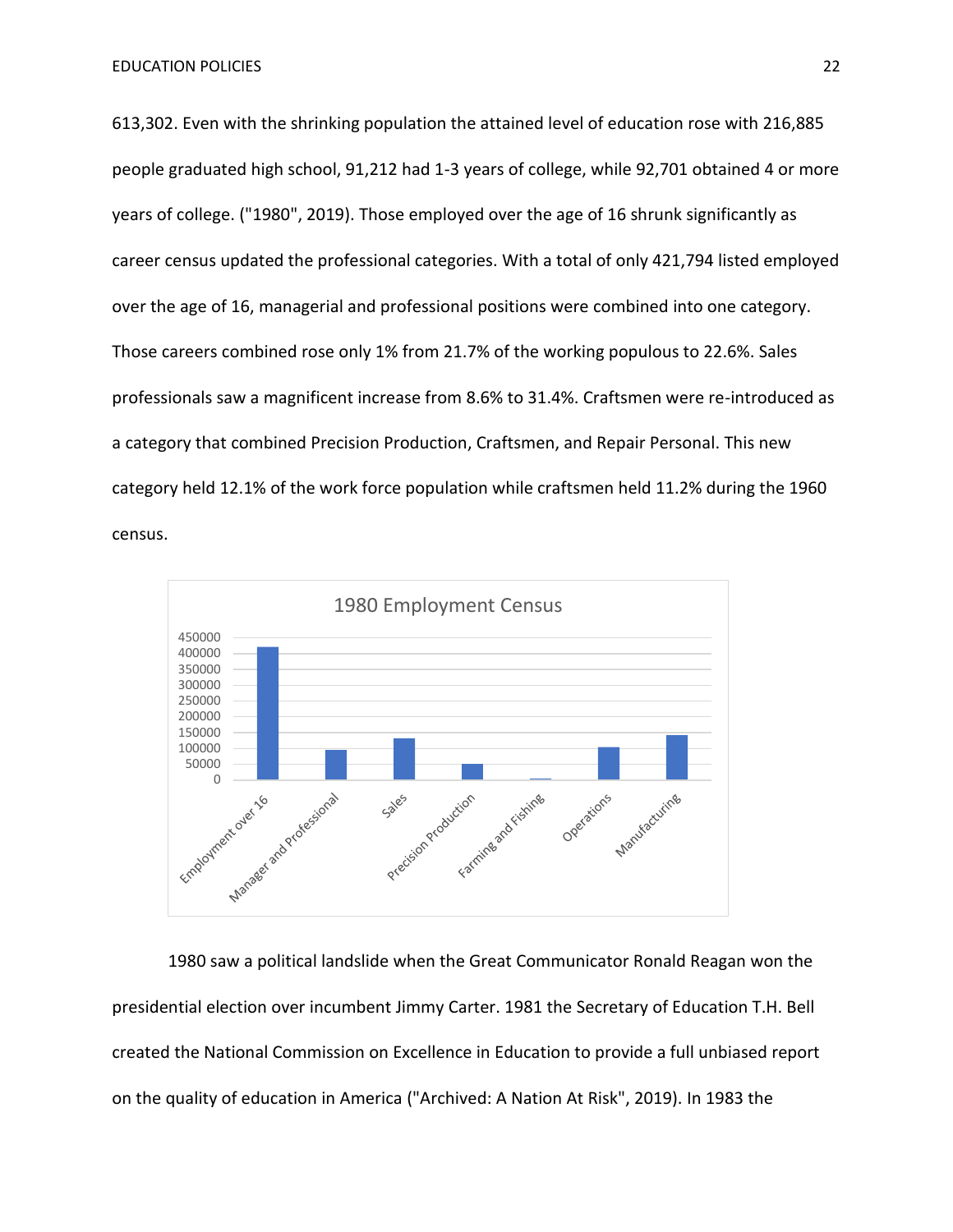EDUCATION POLICIES 23

commission released its findings in the Nation at Risk: The Imperative for Educational Reform was released. This report outlined the decline America had taken in education. Stating statistical fact from SAT scores and the amount of remedial math and science achievement scores, coupled with drastic rise in those placed into remedial math classes at the college level. Some of the findings in the report suggest that many students took classes more prepared for college than that of vocational studies as seen here; "Students have migrated from vocational and college preparatory programs to "general track" courses in large numbers. The proportion of students taking a general program of study has increased from 12 percent in 1964 to 42 percent in 1979." ("Archived: A Nation At Risk", 2019). While doing so many of the students failed to master classes they did take, as seen on page 16 of the report;

> "This curricular smorgasbord, combined with extensive student choice, explains a great deal about where we find ourselves today. We offer intermediate algebra, but only 31 percent of our recent high school graduates complete it; we offer French I, but only 13 percent complete it; and we offer geography, but only 16 percent complete it. Calculus is available in schools enrolling about 60 percent of all students, but only 6 percent of all students complete it."

Even with this knowledge on hand, President Reagan did little in the way of policy reform. What was seen in Federal Government educational policy was a cut of federal funding to education and reduce the growing amount of Guaranteed Student Loan amounts, while also allotting money into private schools from federal money deferred to the states. However as described by Fiske in 1982: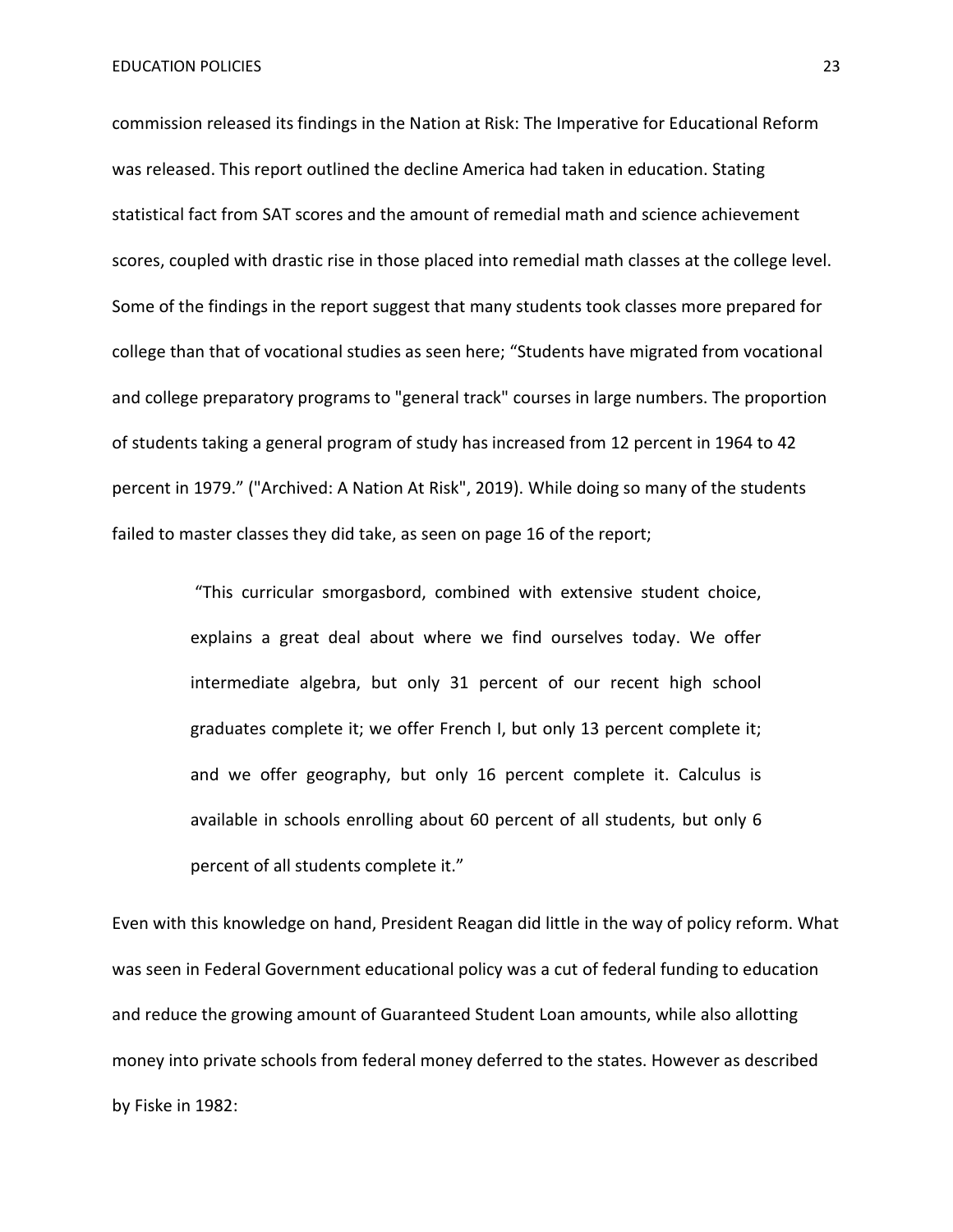"*The Administration had hoped not only to cap the rapid growth of the Guaranteed Student Loan program but to reduce the other programs by onefifth. It ran up against strong bipartisan opposition in Congress, however, and total expenses have actually risen from \$5.1 billion in the 1980 budget to \$6.6 billion in 1982"* (Fiske, 1983 para 19).

While Fiske wrote this in 1982 and the "Nation at Risk" report did not emerge until 1983, no major policies to offset the course that was laid by President Reagan were enacted.

1989 brought a continuation of the Republican Party controlling the White House as Vice President George H.W. Bush was sworn into the office of President in January of 1989. Wasting little time on education reform President Bush submitted to Congress the Educational Excellence Act of 1989. This act called for a larger role of the Federal Government in education. The opposite of what Bush's predecessor President Reagan platform on education. Unfortunately for President Bush, the Act failed to be passed by congress. "Contrary to much of the President's rhetoric, the Act did not call for national education standards or tests, although it did call for a "federal assessment of accountability" (Calzinic & Showalter, 2009 page 4 para1).

To help gain support for the Educational Excellence Act, President Bush hosted a two- day summit at the University of Virginia in Charlottesville on September 28 and 29, 1989. Invited to this summit were nearly every state chief executive. This "brought the White House together with the chief executives of nearly every state to discuss a single policy issue, for only the third time in American history." (Klein, 2014 para 2). Unfortunately, even with the support of the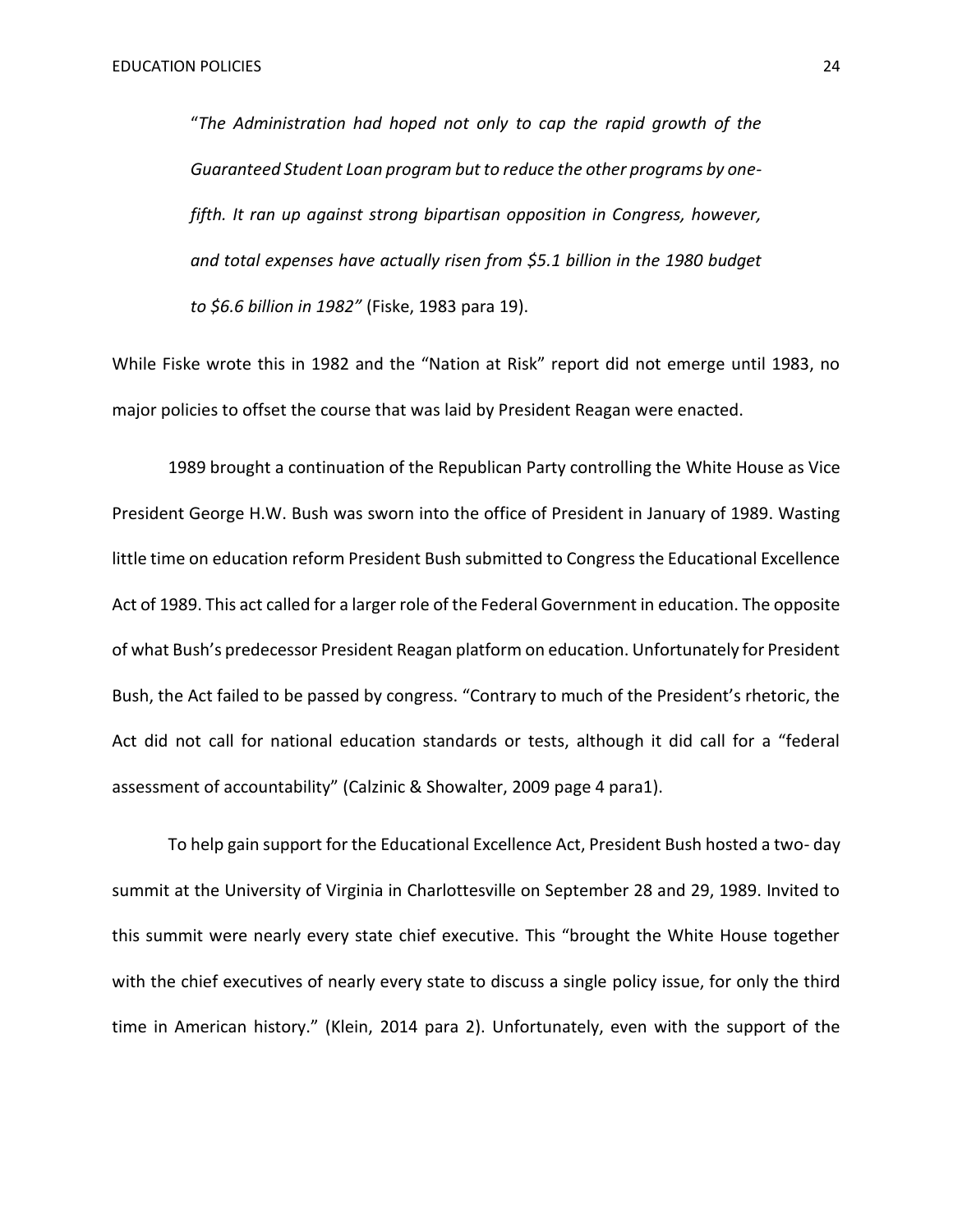nation's Governors, the bill was still held up and not passed by congress during its resubmittal in 1990. During President Bush's State of the Union address in 1990 he outlined America 2000:

> *"By 2000, Mr. Bush told the country, every child in the United States would start school ready to learn, and the high school graduation rate would rise to at least 90 percent. Every American adult would be a literate and skilled worker. The nation would lead the world in math and science achievement. Schools would be safe and drug-free. And, most critically: Every student would leave grades 4, 8, and 12 having demonstrated competency in English, mathematics, science, history, and geography" (Klein, 1990 para 15).*

While the Educational Excellence Act was never passed into law, the summit and ideas outlined in the act have had bearings on the next several presidential administrations as they have each tried to tackle the question of education.

#### **1990**

As the 1980's ended with no education reform to push students to further education on a secondary level the 1990 census redefined education levels and used diplomas as a base. Erie County had a populous of 640,137 over the age of 25 that reported education levels. 31.7% reported graduated from High School, 4.2% held an associate degree in some form of occupation while another 4.2% held an associate in academic discipline. 12% held bachelor's degrees, 5.5 held master's degrees, 1.8 professional degrees and .8% held doctorates. ("1980", 1983) The employment sector listed 442,126 workers over the age of 16 compared to 421,794 in 1980. Professional and managerial careers saw an increase of 4.4% of the workforce from a total of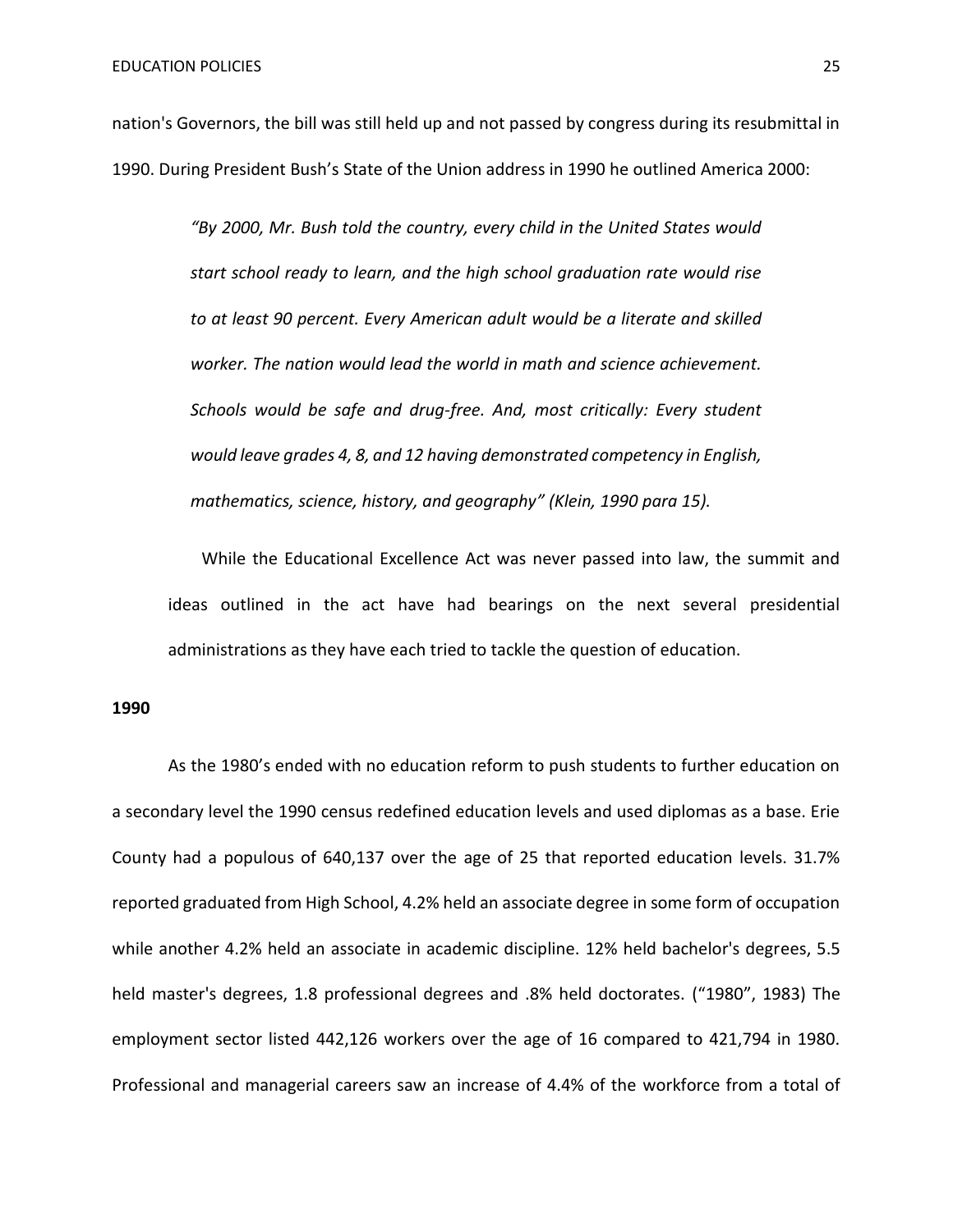95,281 or 22.6% up to 27% and 118,833 positions. Sales professionals also an increase of 2.1% and a total increase of positions by 15,349 raising from 31.4% and 132,637 positions to 147,986 positions and 33.5% of the workforce. Precision Production and Craftsmen saw a drastic decrease of the workforce dropping from 12.1% to 9.6%. in 1980 50,850 of these positions were held compared to 46,077 in 1990. (*1990 Census of Population Social and Economic Characteristics, New York*, 1993)



In the 1992 national elections Governor Bill Clinton from Arkansas won the presidential election. First time a Democrat held the oval office since Jimmy Carter's one term presidential regime that ended with the 1980 election of Ronald Reagan. President Bill Clinton before the election was a leader of the educational taskforce of the National Governors Association and was commended by President Bush during the 1989 summit at the University of Virginia "for his role in helping bring about consensus." (Klein, 1990 para 3). When Clinton took the presidential office, statics showed that in 1990, 38% of high school graduates had taken a core curriculum of fours of English and three years each of Math, Science and Social Studies. While fewer than 80% of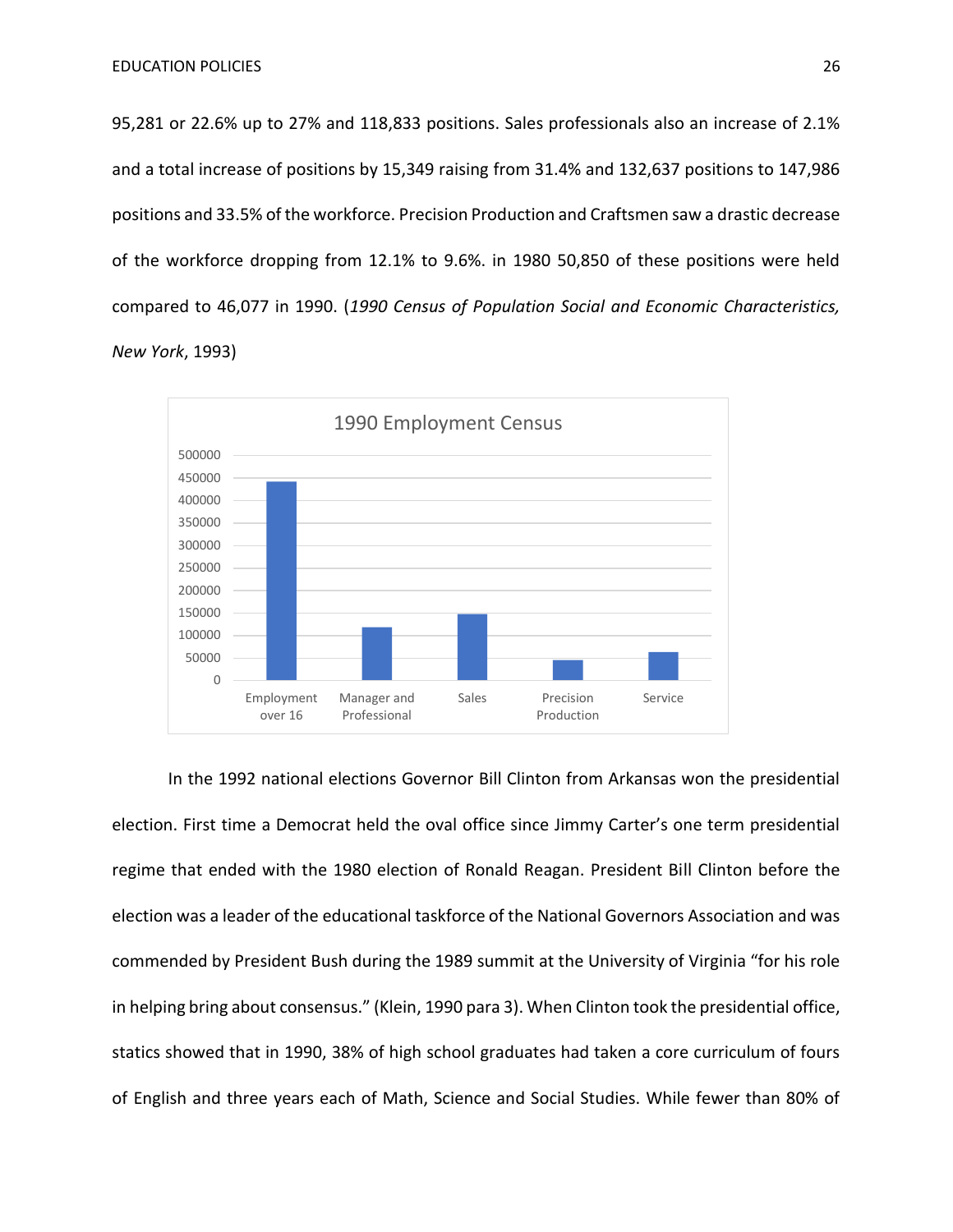high poverty schools received Title 1 funds which had disadvantaged schools having water-down curricula and low standards. 1992 only 14 states had standards in core subjects. ("The Clinton Presidency: Expanding Education Opportunity", 2019 para 2).

On March 31, 1994 GOALS 2000: Educate America Act was passed into law. This was first conceived under the President Bush during the Educational Summit of 1989 then called America 2000 (Calzinic & Showalter, 2009). President Bush outlined this during his 1990 State of the Union address. This Act allowed President Clinton to add more education reform and policy throughout his tenure as President of the United States. In 1994 President Clinton signed into law the Schoolto-Work Opportunities Act of 1994.

> *The US Departments of Education and Labor developed the School-to-Work initiative to address a growing national concern about the gap between the skills and education required to be competitive in the global economy and the knowledge, skills and abilities of students exiting the U.S. educational system. The initiative created a framework for the development of Schoolto-Work systems in the states that called for the integration of school-based learning with the real-world context of work. The School-to-Work Opportunities Act of 1994 was passed by Congress in May of 1994, providing seven years of implementation grants to states through the National Schoolto-Work Office* ("THE SCHOOL–TO-WORK OPPORTUNITIES ACT OF 1994", 1994 para 1).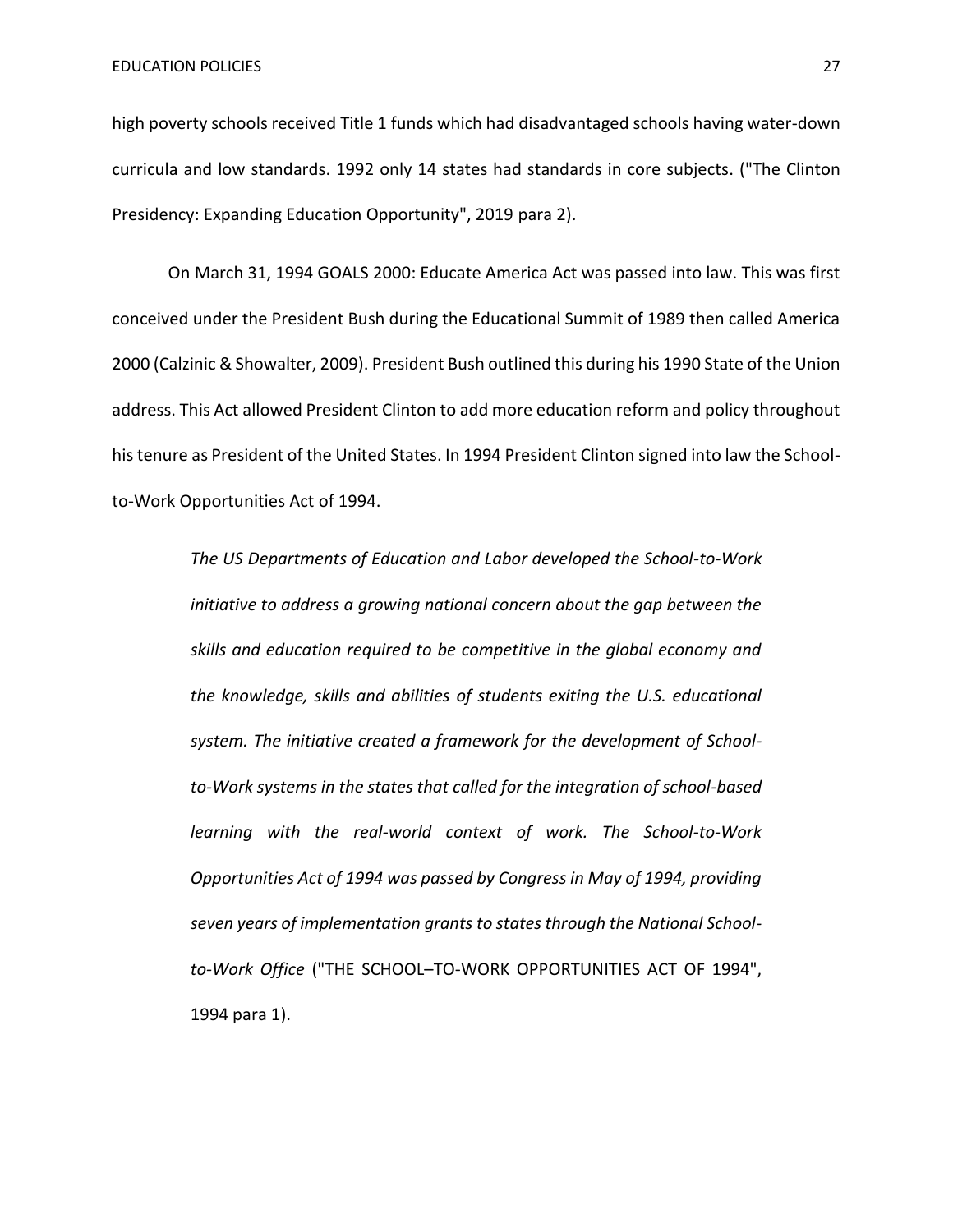This Act allowed for career exploration for students that included non-traditional opportunities for race, gender or ethnicity while also applying a curriculum integrating academic and vocational learning.

1994 Also saw the reauthorization of the Elementary and Secondary Education Act (EASA) of 1965 into the Improving America's Schools Act (IASA) of 1994. Of many revisions to the 1965 Act one that set the motion for standardized test came in Title I:

> *Requires any State desiring to receive a grant (under provisions for improving basic educational programs operated by LEAs) to submit State plans that are coordinated with other programs under ESEA, the Goals 2000: Educate America Act, and other Acts, as appropriate. Requires each State plan to describe challenging standards for all children that will be used by the State, its LEAs, and its schools to carry out this Act, including: (1) challenging academic content standards; and (2) challenging student performance standards. Sets forth assessment provisions and other teaching and learning support provisions. Directs the Secretary of Education to establish a process for peer review and Secretarial approval.*

> *Requires LEAs receiving subgrants to have plans with standards and assessments provisions and other teaching and learning support provisions. Provides for State approval and shared program responsibility of schools and the LEA in deciding on schoolwide programs and targeted assistance schools*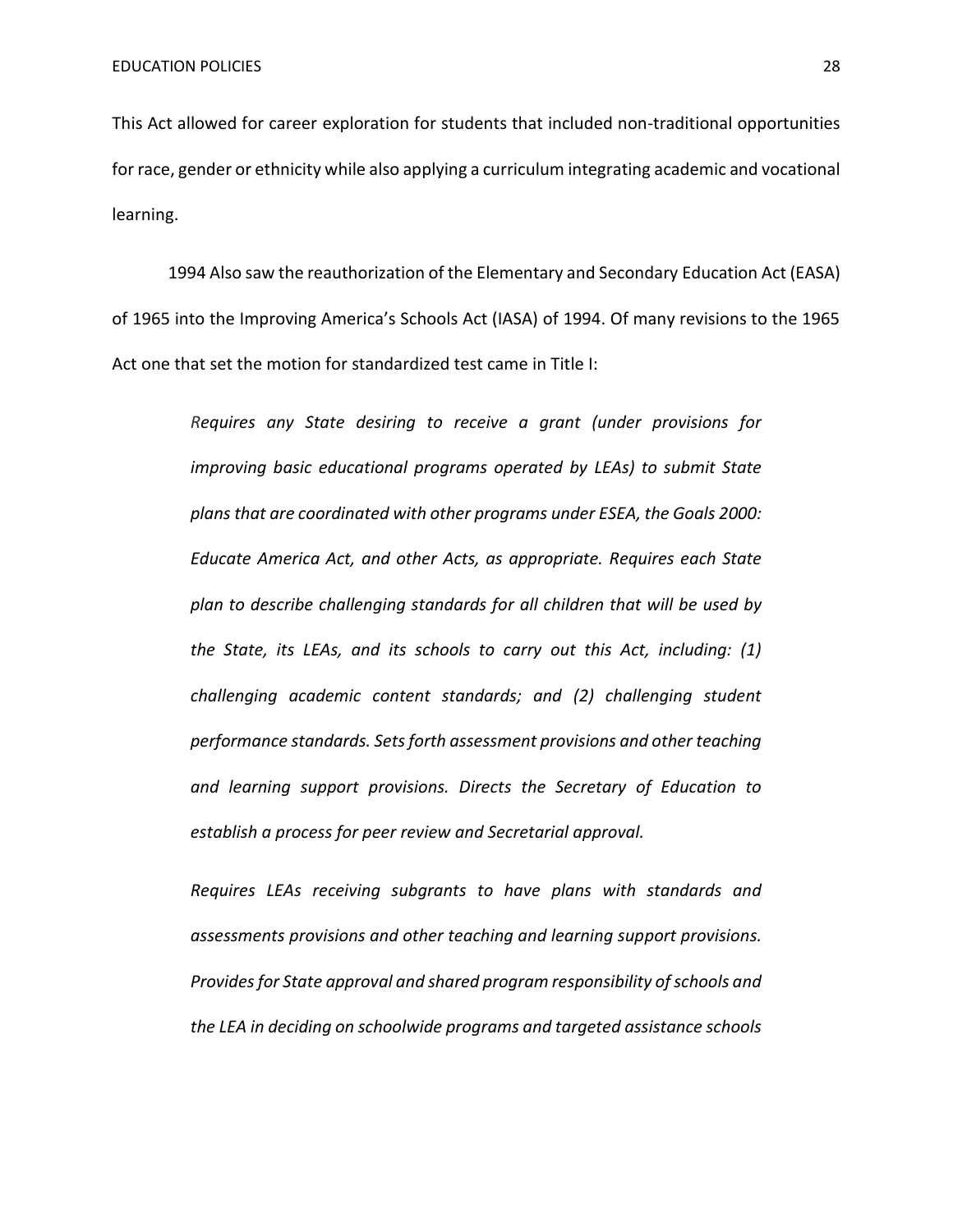("H.R.6 - 103rd Congress (1993-1994): Improving America's Schools Act of 1994", 2019 para 5-6).

Title II of the IASA focused on the development of teachers and schools:

*The new Eisenhower Professional Development program (Title II) supports sustained, intensive, high-quality professional development tied to challenging state academic standards. Most of the funds will focus on teacher improvement efforts based on professional development plans created and implemented by school districts and schools. The program ensures that teachers and principals play a crucial role in determining what kind of training they need as professional development moves from one-time workshops toward more lasting efforts that are integrated into the daily life of the school. Program funds will assist institutions of higher education and other organizations to develop the capacity to offer high- quality professional development. Funds may also be used to support the development of clearinghouses, professional development institutes, and networks of teachers and administrators. Title II funds will be tied to other professional development efforts, such as those under Title I and Title VII, to enhance the capability of school districts and schools to better meet the needs of today's diverse students* (Riley, 1994 para 7).

According to the website *Clinton-Gore Administration: A Record in Progress,* at the end of their administration President Clinton and Vice President Gore set high standards for American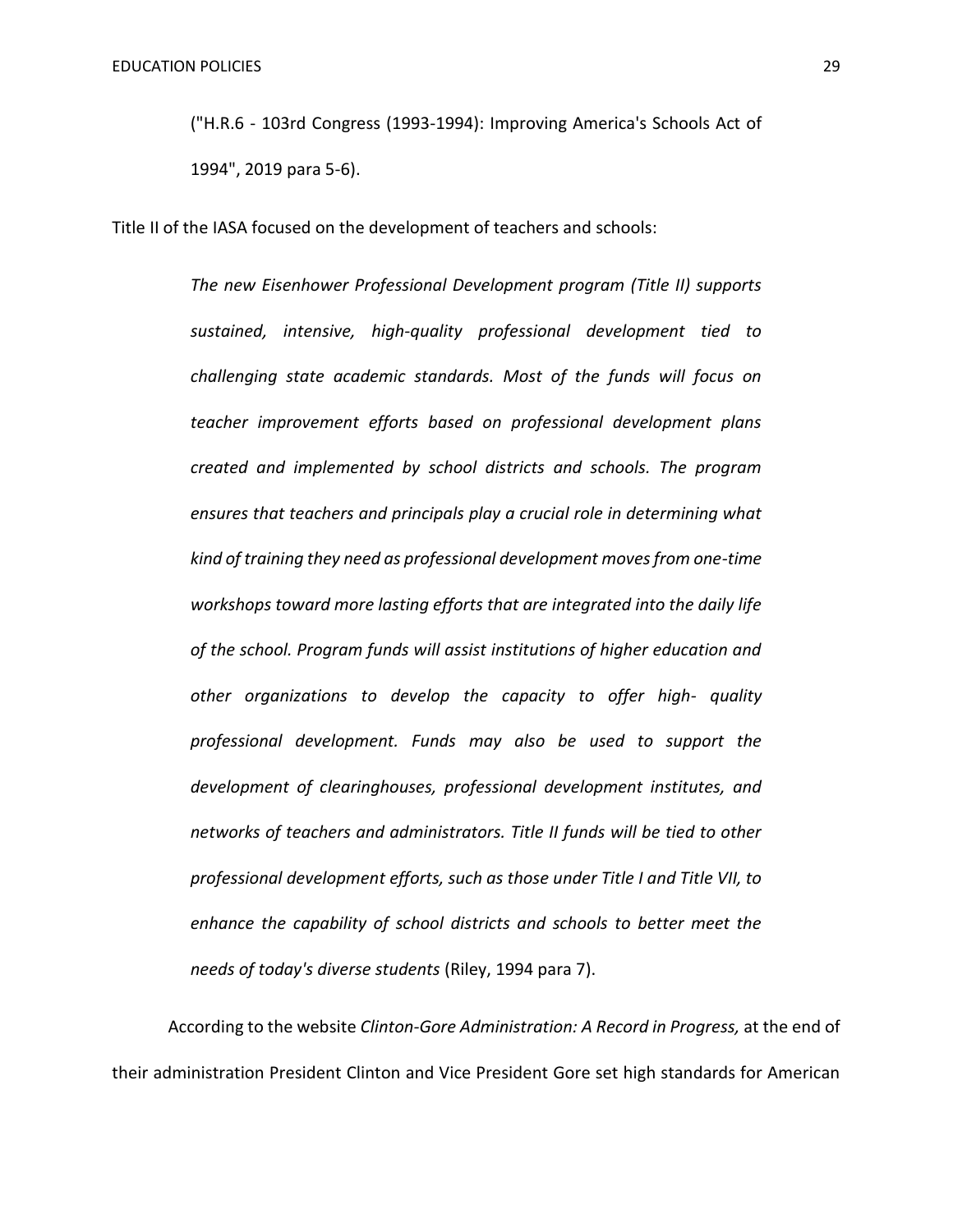#### EDUCATION POLICIES 30

Education helping reading and math scores to increase and Math SAT scores to be at a 30-year high. Listed are bullet points directly from the website:

- President Clinton and Vice President Gore enacted Goals 2000 which has helped States establish standards of excellence for all children, and implement steps to meet those standards and to raise educational achievement. Under the Clinton-Gore Administration, 49 states have implemented standards in core subjects and the proportion of graduating high school seniors completing a core curriculum has risen to 55 percent.
- The President enacted legislation targeting Title I funds to high-poverty schools and requiring States and school districts to turn around low-performing schools. Today, nearly all of the nation's highest-poverty schools receive Title I funds. In 1999, the President enacted a new \$134 million Accountability Fund, which is helping school districts improve low-performing schools by investing in proven reforms. Next year's budget increases this fund to \$225 million.
- The Clinton-Gore Administration has worked to expand public school choice and to support the growth of public charter schools. In 1993, there was one charter school in the nation; today, there are more than 2,000.
- President Clinton fought for a won a new initiative to repair America's schools, providing \$1.2 billion for urgent school renovation.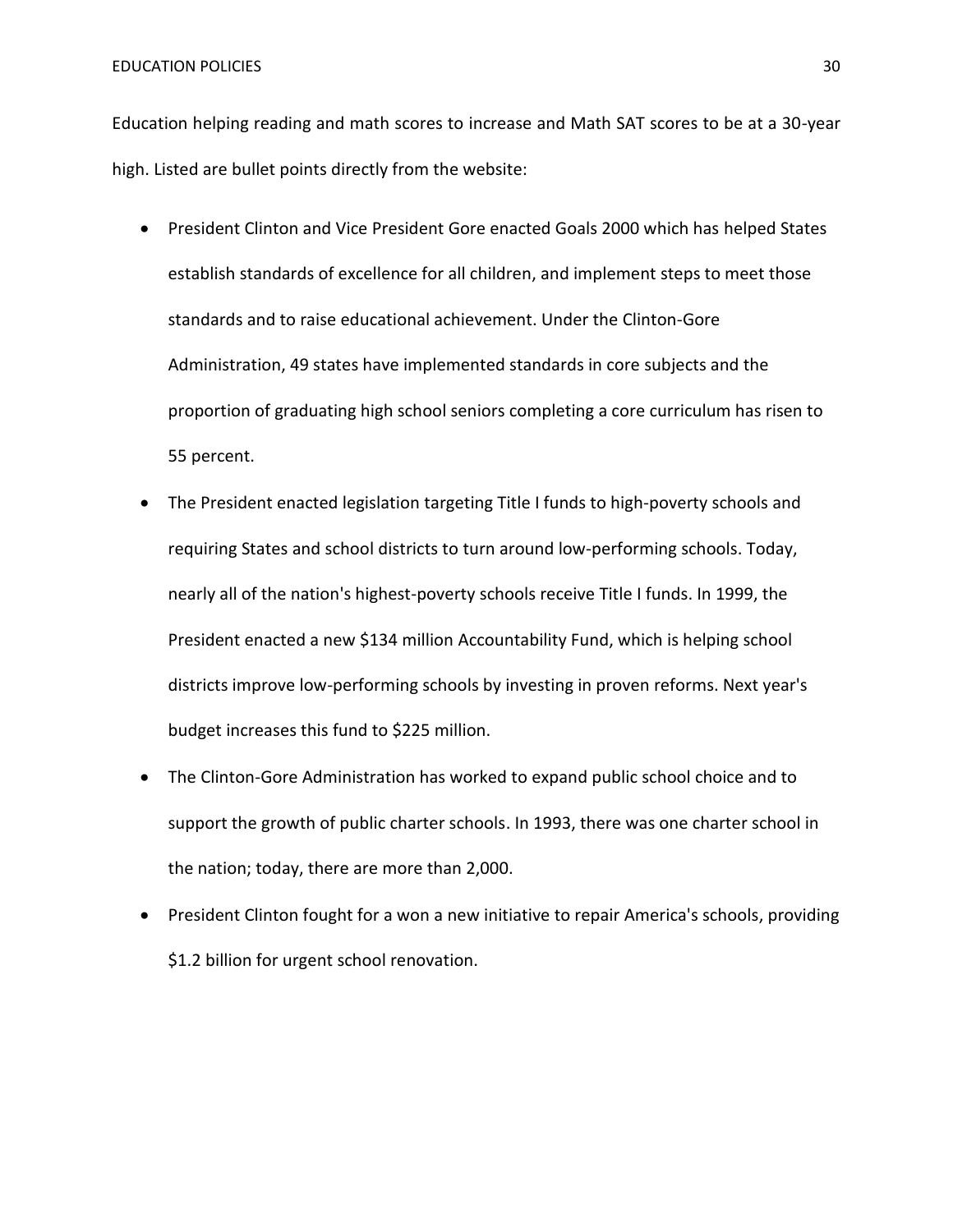**2000**

President Bush who self-proclaimed himself as an "education president" started the 1990s by ushering a bipartisan idea called America 2000 Strategy that was enacted by President Clinton in his Goals 2000: Educate America Act saw vast reforms in the American Education System that saw Erie Counties statistics during the 2000 census change. Erie County had 637,676 educated people over the age of 25. 190,461 held high school diplomas, 41,423 had some college, 60,320 held associate degrees, 92,112 bachelor's degrees were held, master's degrees numbered 45,138, professional degrees were counted at 13,125, while doctorate degrees numbered 6,137. The employment census showed 745,814 people over the age of 16. 149,727 held manager and professional level positions, 67,285 were listed in the service industry, 121,262 held sales careers, 29,391 were in the construction trades, and 62,793 were in the transportation industry. (DADS, 2019)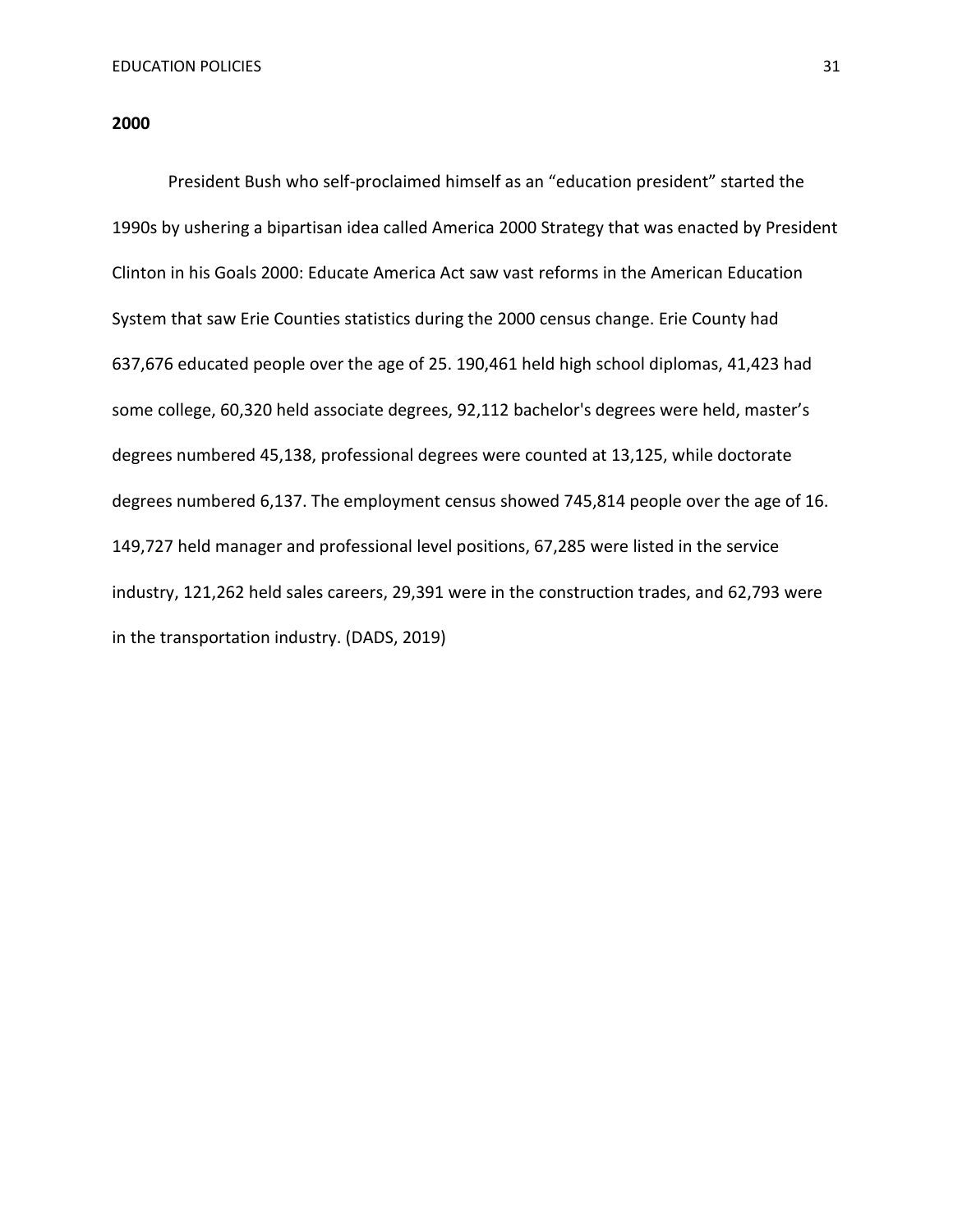## **Chapter III: Methods**

#### **Problem Statement and Research Question Review**

During the last century in the United States, a deficit of skilled tradesmen formed. Less people learned what was needed to build, repair, or maintain which is used daily or learned Career and Technical skills which will last a life time. Had education policy and reform affected the skill trades labor force? The perception of young people needing furtherance of education through means of college to become successful in life may have driven people away from working with their hands. A series of quantitative research was used to determine if education policy and reform has affected the skilled trades industry in a negative way.

### **Quantitative Method Definition**

**"Quantitative methods** emphasize objective measurements and the statistical, mathematical, or numerical analysis of data collected through polls, questionnaires, and surveys, or by manipulating pre-existing statistical data using computational techniques**".** ("Research Guides: Organizing Your Social Sciences Research Paper: Quantitative Methods", 2019)

For the research a Quasi-Experimental form of quantitative research was used.

**"**A Quasi-Experimental Design (often referred to as Causal-Comparative) seeks to establish a cause-effect relationship between two or more variables. ("Sampling Methods for Quantitative Research - Center for Innovation in Research and Teaching", 2019)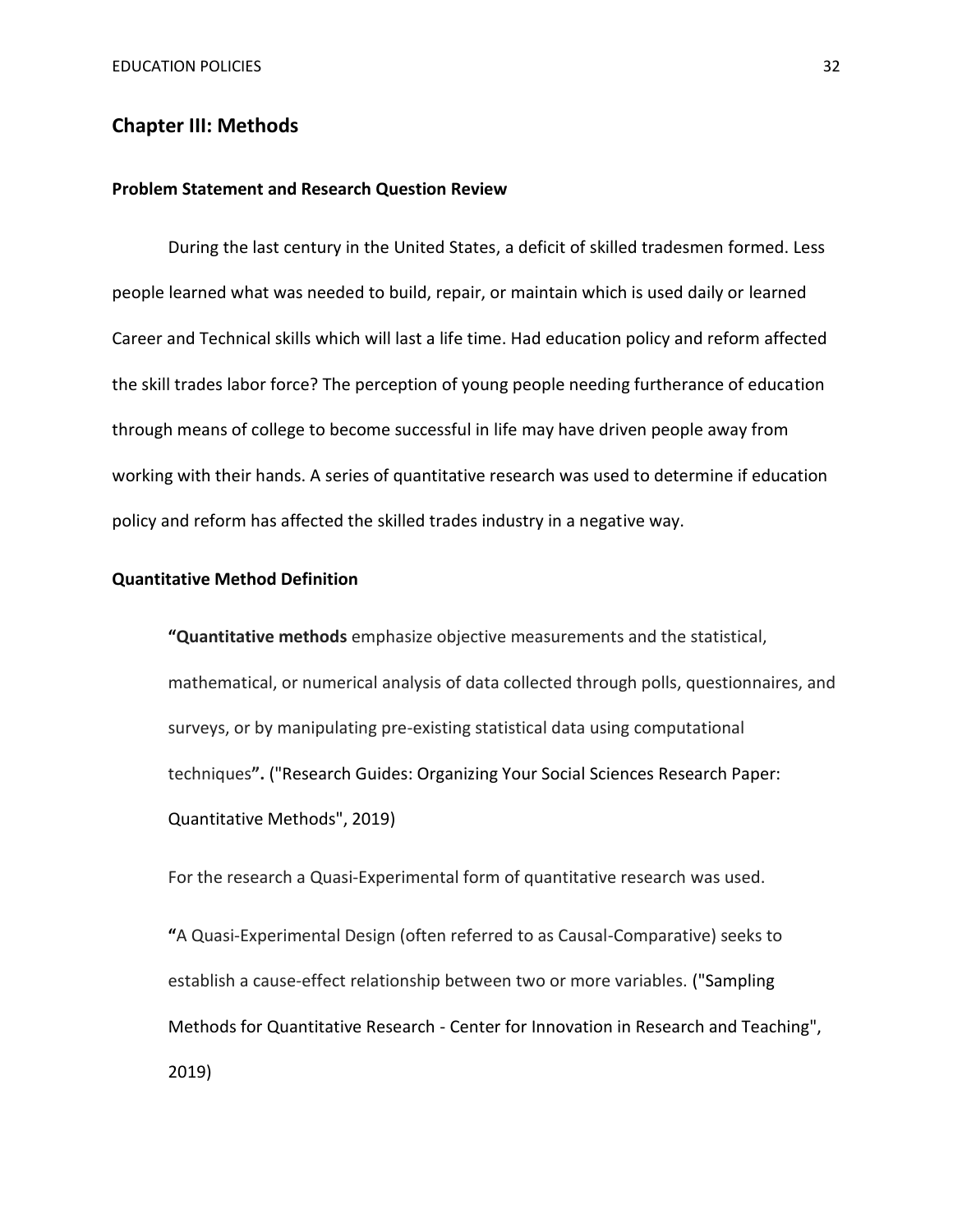#### **Research Design**

The research used derived itself through statistical and historic data. The design implemented was used to show a cause and effect on policy/reform compared to a narrowed demographic of labor force. Using this research, a direct comparison was established to prove the assumption that education policies had driven workers away from the skilled trades in pursuit of other established means of wage earning.

## **Research Collection**

Research was collected over a several month period using government web sites both local and nationally. Research was performed at the Buffalo State College Library with the assistance of phone calls to the Erie County Department of Labor and the New York Department of Education. Labor statistics were used to gather information on percentage of workers compared to the labor work force for several areas of skilled trades through the early part of the 20<sup>th</sup> Century to modern times. Education policies were researched to see what impact they may have had in the ensuing years on the labor force for skilled trades.

#### **Data Analysis**

As data was collected charts and graphs were created to model the data in an easy to read and comprehend format. Using charts and graphs, a direct comparison was shown as to how the labor forces expanded and diminished over the course of the decades during which this research was based upon.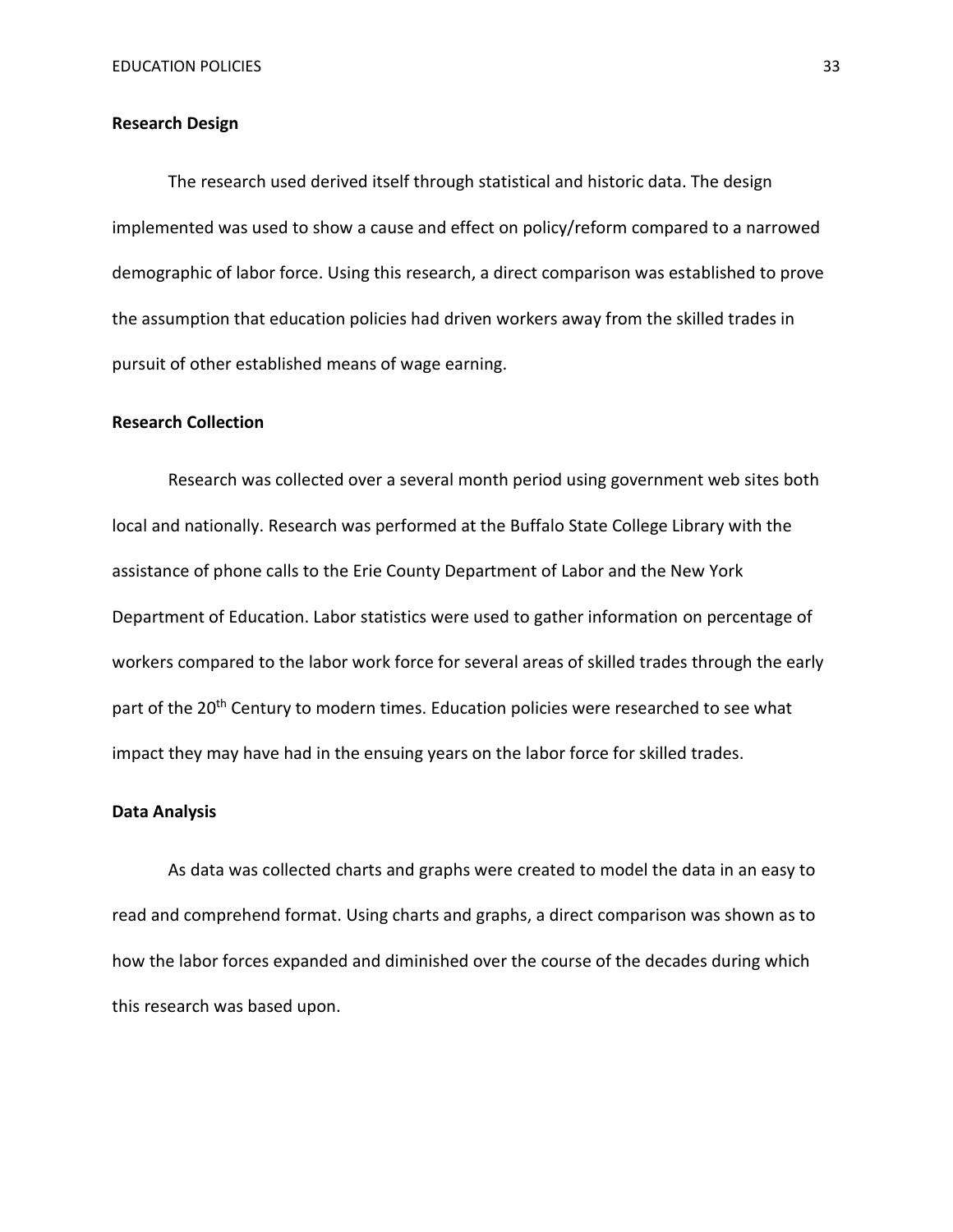## **Limitations of Research**

Due to the vast information and time needed to complete a thorough evaluation of the United States, limitations on the research and scope of this paper were confined to the labor statistics of Erie County in the state of New York. The research used education policy that was enforced by the United States Department of Education as well as the New York Department of Education. Time frame of this paper to ranged from data starting in 1950 and transversed through 2000. Demographics used were from the census beginning with each decade. Not all professions were used for the data. A sampling of several fields were used to show comparisons from decade to decade.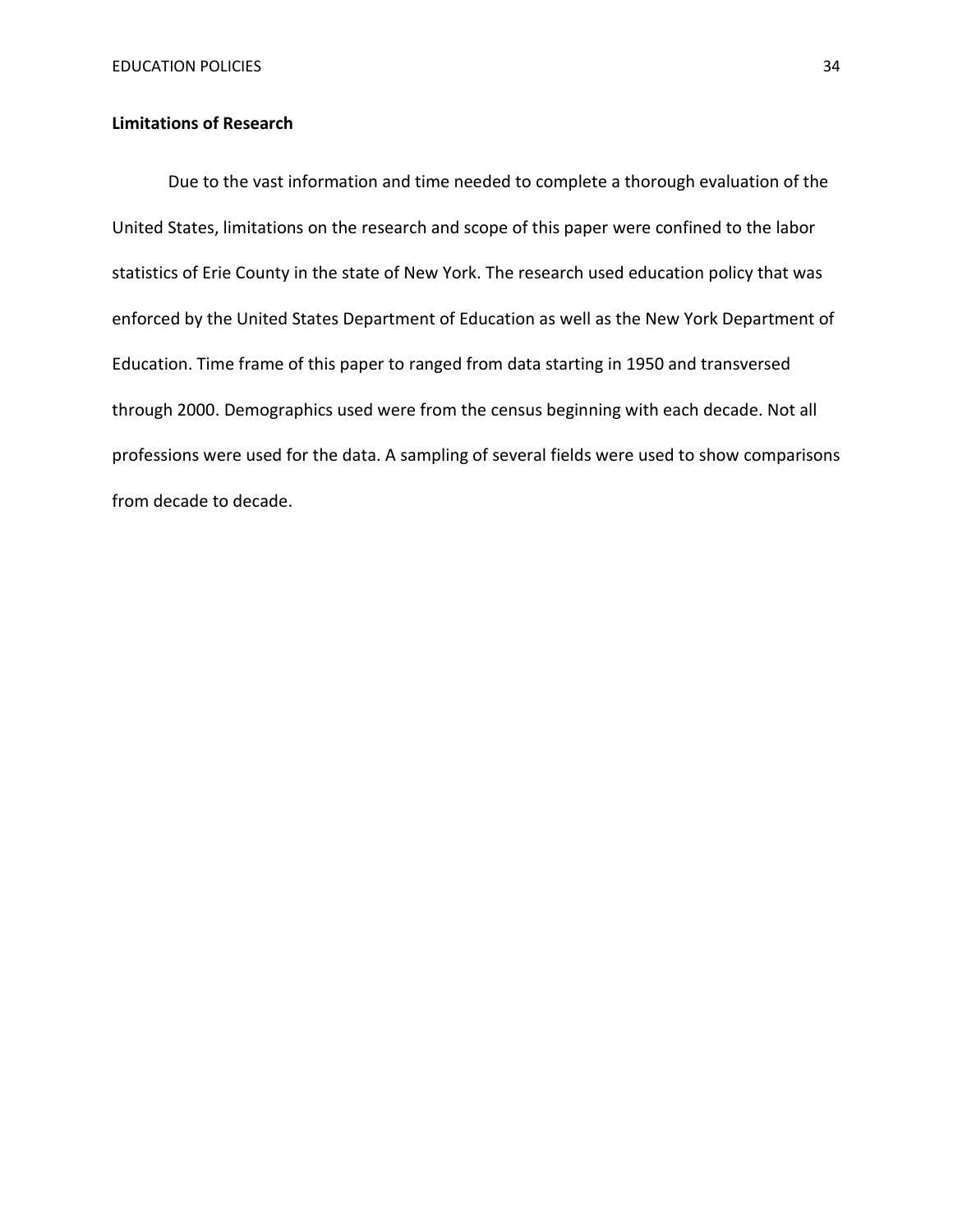## **Chapter IV: Findings**

#### **Problem Statement and Research Question Review**

During the last century in the United States, a deficit of skilled tradesmen formed. Less people learned what was needed to build, repair, or maintain which is used daily or learned Career and Technical skills which will last a life time. Had education policy and reform affected the skill trades labor force? The perception of young people needing furtherance of education through means of college to become successful in life may have driven people away from working with their hands. A series of quantitative research was used to determine if education policy and reform has affected the skilled trades industry in a negative way.

#### **Educational Findings**

This research has shown with each passing decade the education level rose. More students graduated high school and raised the median grade level completed. During the time period of the research it had been documented that more people in Erie county had completed college level degrees and higher as indicated in the charts below. Chart 1, Education Level Completed, displays the total number of people who had attained different educational levels. The census data did not provide statistical data of degrees earned through 1980. 1990 and after statistics revealed the level of education achieved by degree level.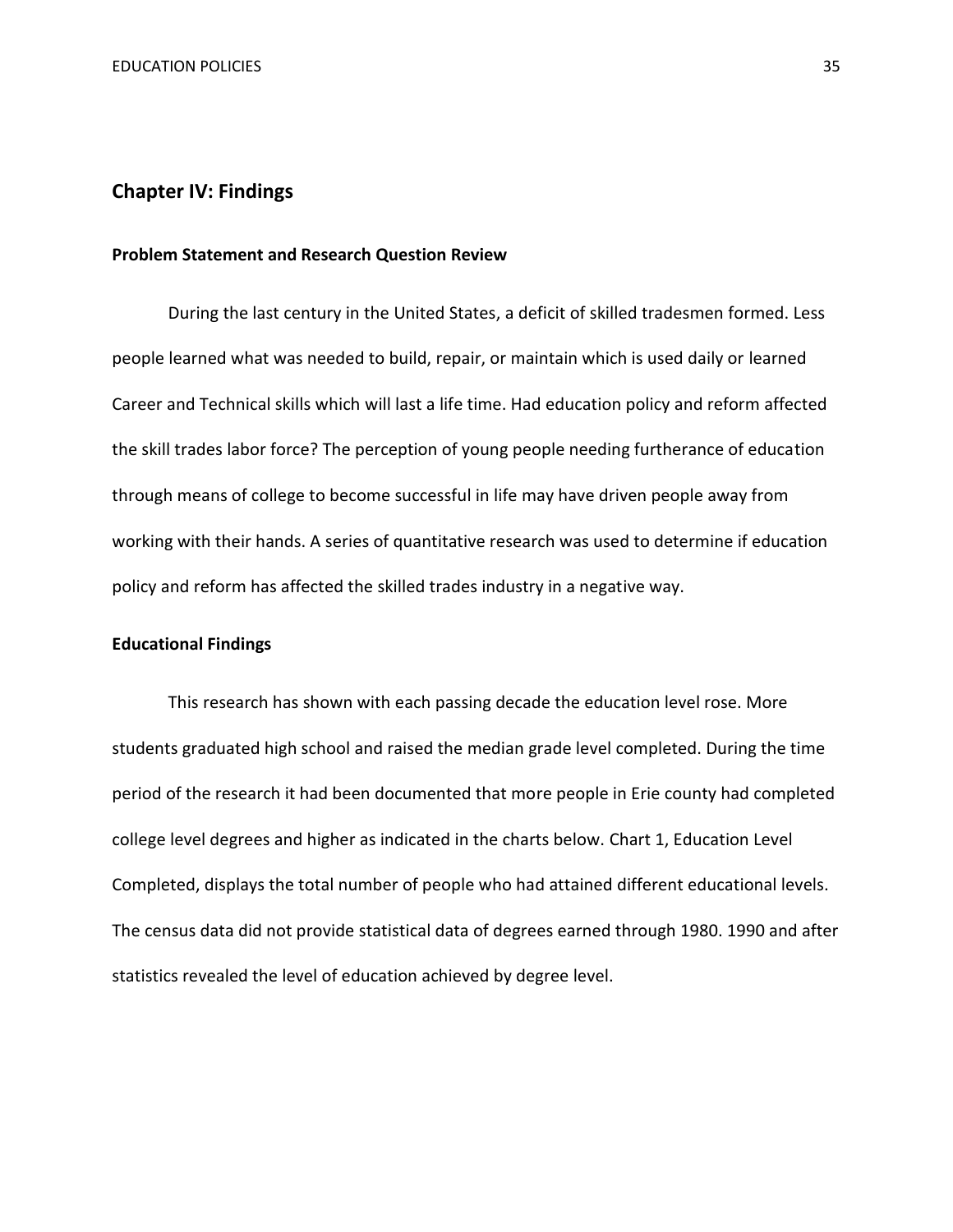

The following Chart 2: Percentage of Completed Education Level, revealed a break-down of the



percentage of the populous over the age of 25 and the education levels that were achieved.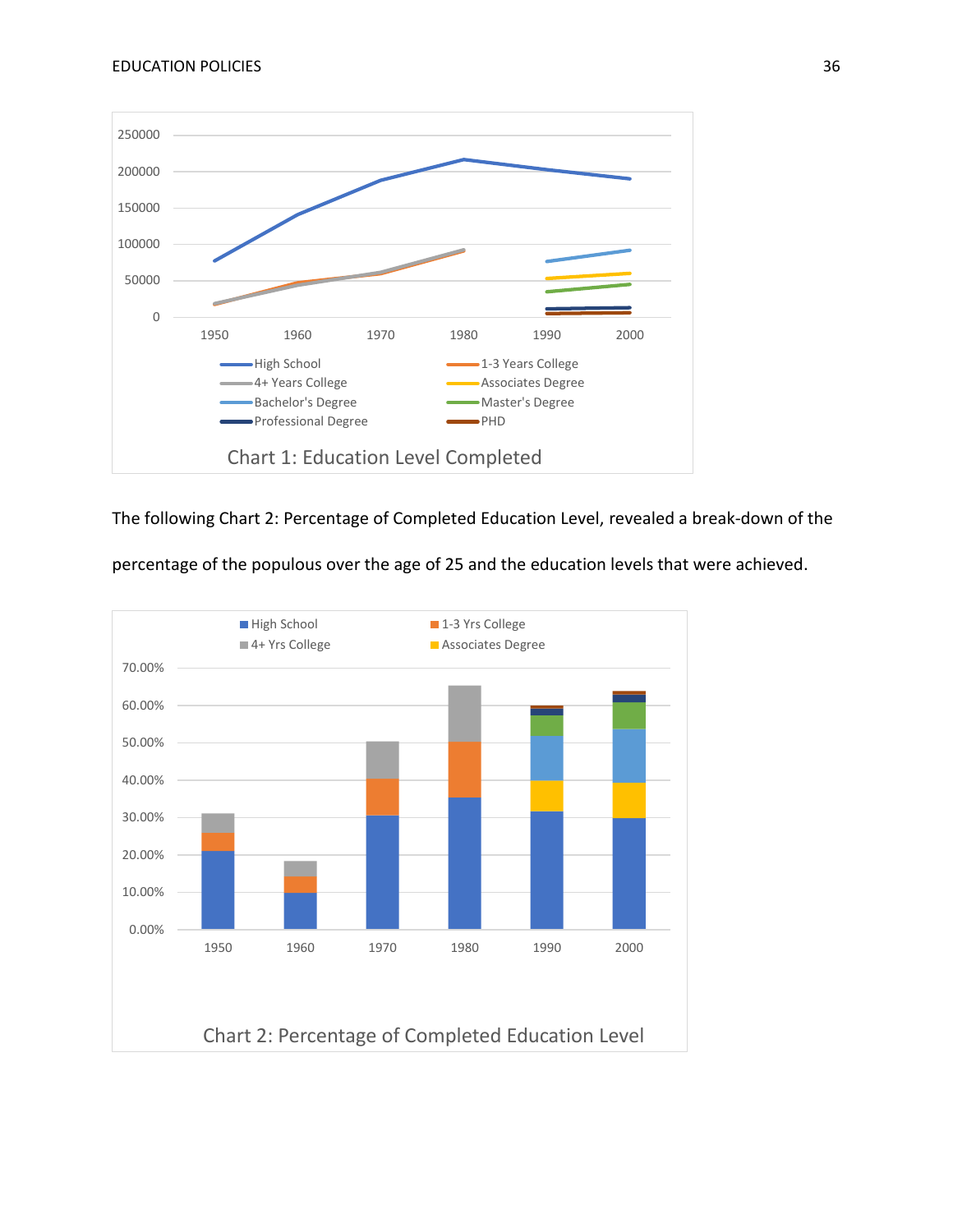The titles of occupation changed with each decade and census. Chart3: Populous of Position Compared to Overall Population, revealed how the titles and groupings of occupation transformed over the years of this research. The research did suggest the skilled trades worker declined regardless of the title and grouping associated with census compared to those of managerial, sales or professional occupations.

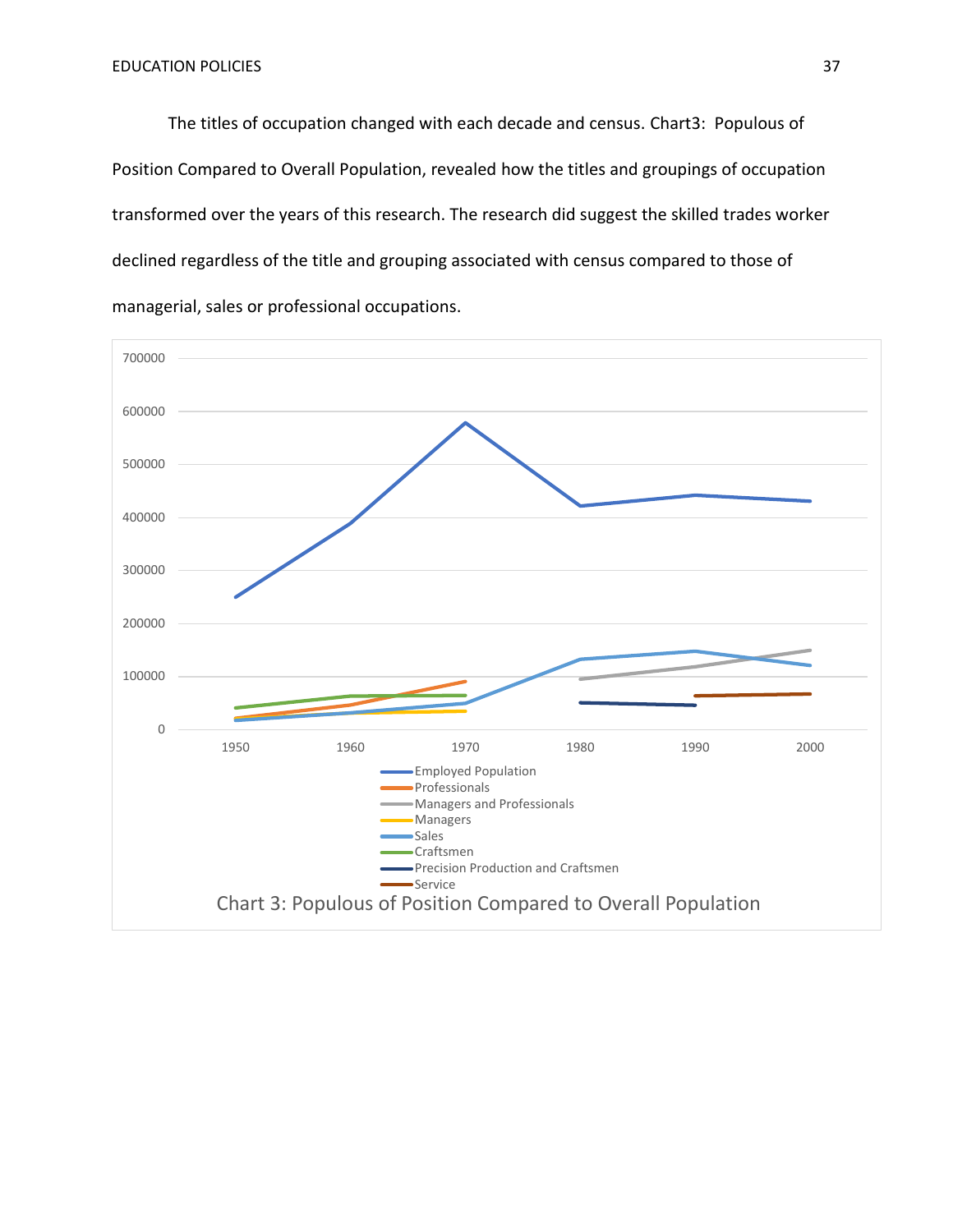## **Chapter V: Summary and Conclusion**

#### **Problem Statement and Research Question Review**

During the last century in the United States, a deficit of skilled tradesmen formed. Less people learned what was needed to build, repair, or maintain which is used daily or learned Career and Technical skills which will last a life time. Had education policy and reform affected the skill trades labor force? The perception of young people needing furtherance of education through means of college to become successful in life may have driven people away from working with their hands. A series of quantitative research was used to determine if education policy and reform has affected the skilled trades industry in a negative way.

#### **Summary**

With each presidential administration new acts and laws were passed to promote higher education or to raise national test scores. From the Eisenhower administration through the Clinton administration there had been a challenge of keeping America's education level at a high standard globally. When there was a question of how America compares to the rest of the world policies, where enacted to push American students to perform better academically. In Erie County there was a continual shrinkage of the population since 1960. While the population shrunk, the number of those with a higher education had grown. Statistically it was proven that skilled trades and craftsmen had shrunk percentage wise compared to professional and sales careers during the time frame (1950-2000) of this study.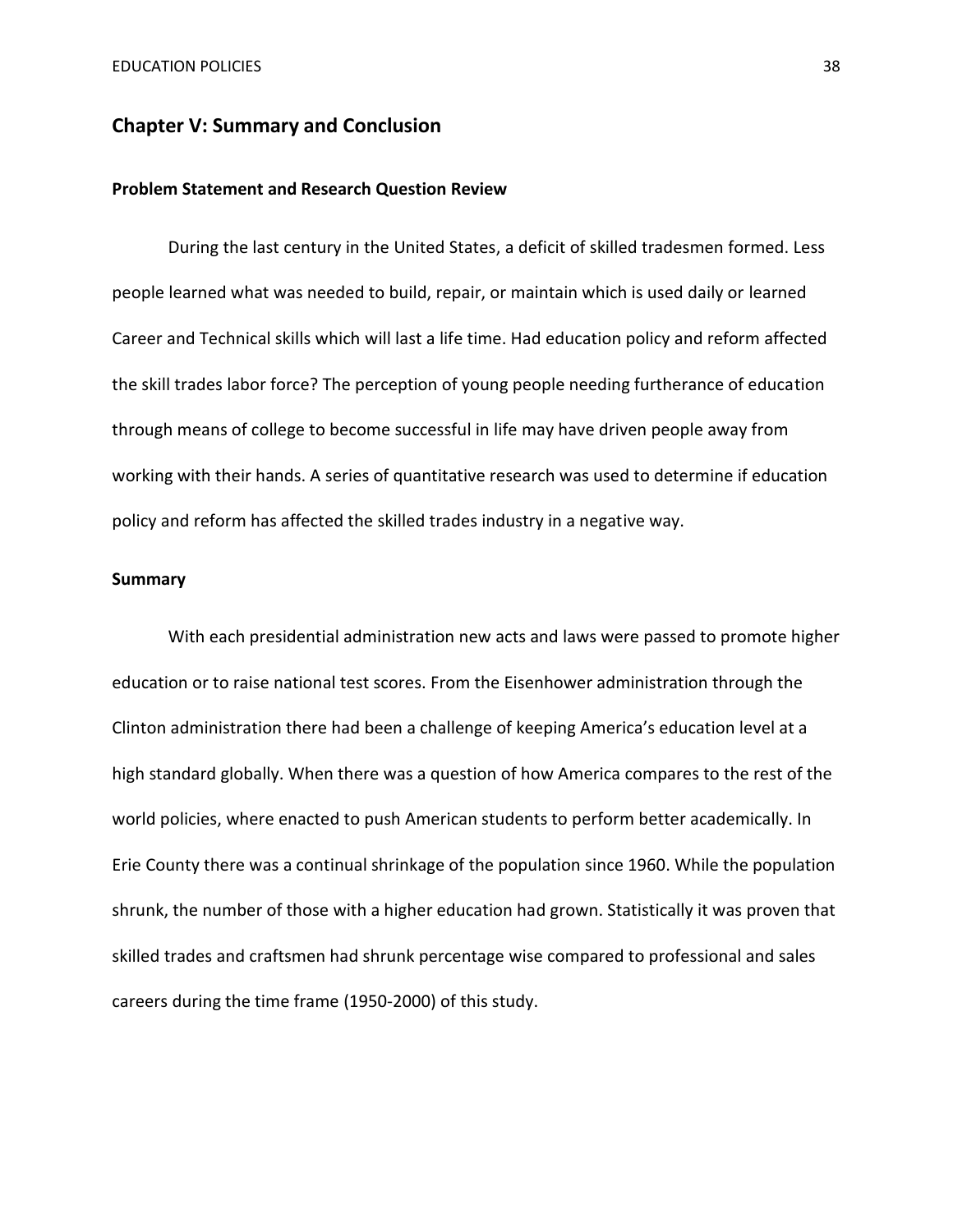#### **Conclusion**

Due to many factors which contribute to these demographic findings this research is inconclusive. While we can compare census data for every 10 years, the work force demographics and the percentage of the populous that held different positions, with the social and economic factors of the time frame not being counted for this research is unfounded. While, it would appear, educational reform and policy point to a reduction in the skilled trades workforce, it may not be the only factor present. When the steel mills of Erie County closed, and the auto industry started to shrink many skilled tradesmen may have left the area or been forced to consider retraining for a different career. This solo example could have affected the census data more or less than educational policies over the same time.

Therefore, no solid conclusion had been established. To declare an association between education reform and declining of the skilled trades requires consideration of other factors.

#### **Recommendations**

I recommend that a longer more detailed study of this research to expand nationwide. The expansion of the study should include additional factors such as; technology advancements, economy, and culture. Only then can a true conclusion be rendered on how education reform has fully affected the skilled trades.

#### **Discussion**

The findings in this research indicate that as education policies where enacted to help foster larger enrollments in college and push for higher education. Thus, leading less people to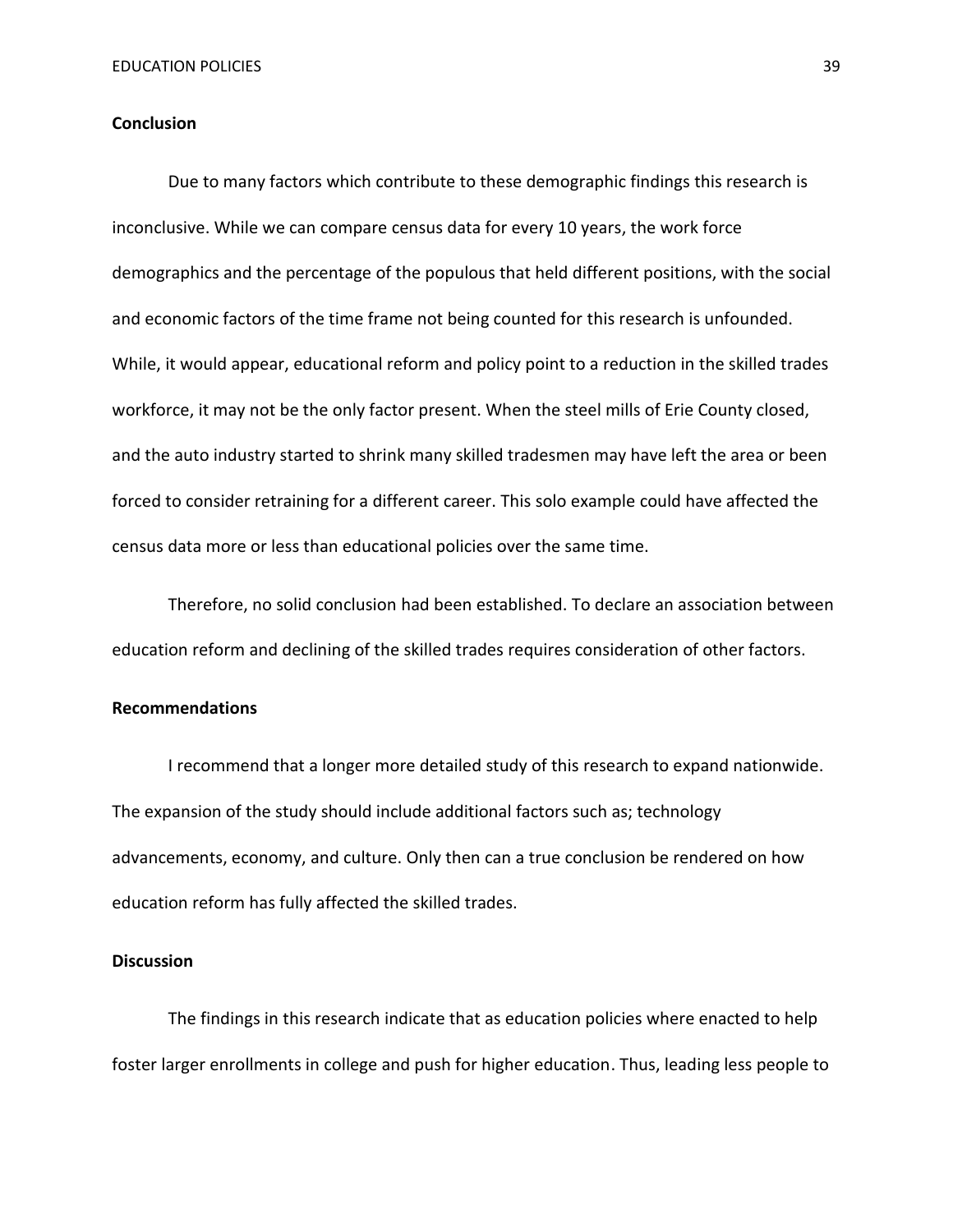enter the skilled trades. Over many years it has been perceived that for a person to be successful they would have to graduate with a degree. For many Generation X and Millennials Career and Technical Education was removed from high school curriculums. With no or little introduction to the skilled trades many have no basis to judge if these fields are viable options for success.

As the United States is currently seeing deficient numbers of those entering the skilled trades while many are retiring and leaving the field, it may be time to re-introduce the next generation to more Career and Technical Education. Having classes in wood shop, metal working, electric, plumbing, and a multiple of others may be what is needed for younger Americans to gain interest and understanding that while higher education and a college career is a great achievement there are other options for success and financial stability.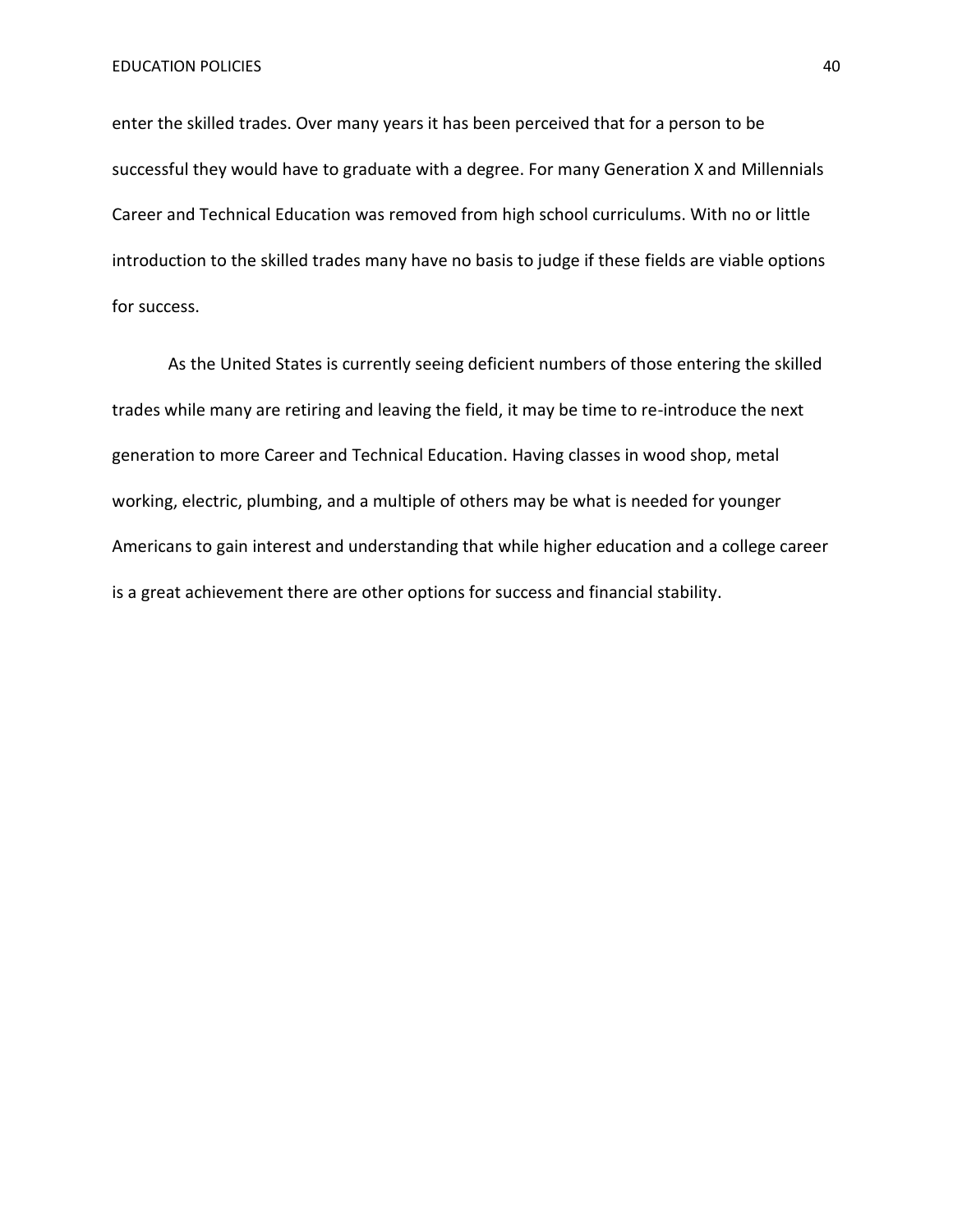## **Bibliography**

1950 Census. (2019). Retrieved from

[https://research.lib.buffalo.edu/ld.php?content\\_id=37679774](https://research.lib.buffalo.edu/ld.php?content_id=37679774)

1960 Census. (2019). Retrieved from

[https://research.lib.buffalo.edu/ld.php?content\\_id=37679811](https://research.lib.buffalo.edu/ld.php?content_id=37679811)

1970 Census. (2019). Retrieved from

[https://research.lib.buffalo.edu/ld.php?content\\_id=37679850](https://research.lib.buffalo.edu/ld.php?content_id=37679850)

(2019). Retrieved from [http://www.pellinstitute.org/downloads/trio\\_clearinghouse-](http://www.pellinstitute.org/downloads/trio_clearinghouse-)

The\_Early\_History\_of\_the\_HEA\_of\_1965.pdf(2019). Retrieved from

<https://www2.ed.gov/about/offices/list/ope/iegps/fulbrighthaysact.pdf>

- 1970. (2019). Retrieved fro[m https://www.census.gov/history/pdf/histstats-colonial-1970.pdf](https://www.census.gov/history/pdf/histstats-colonial-1970.pdf)
- 1980. (2019). Retrieved from https://library.buffalo.edu/PDFs/Buffalo Tracts 1980.pdf

A History of the Department of Health, Education, and Welfare. (2019). Retrieved from

[https://aspe.hhs.gov/report/common-thread-service/history-department-health](https://aspe.hhs.gov/report/common-thread-service/history-department-health-)education-and-welfare

Abramson, M. (1978). *The Funding of Social Knowledge Production and Application: A* 

*Survey of Federal Agencies. Study Project on Social Research and Development, Volume 2*.

National Academy of Sciences.

American Educational History Timeline. (2019). Retrieved from [http://www.eds-](http://www.eds-/)

resources.com/educationhistorytimeline.html

Archived: A Nation At Risk. (2019). Retrieved from

<https://www2.ed.gov/pubs/NatAtRisk/risk.html>

Archived: The Carl D. Perkins Vocational and Applied Technology Education Act. (2019).

Retrieved from<https://www2.ed.gov/offices/OVAE/CTE/perkins.html>

Bachmura, F. (1963). The Manpower Development and Training Act of 1962: Its

Significance for Rural Areas. *Journal Of Farm Economics*, *45*(1), 61. doi: 10.2307/1235919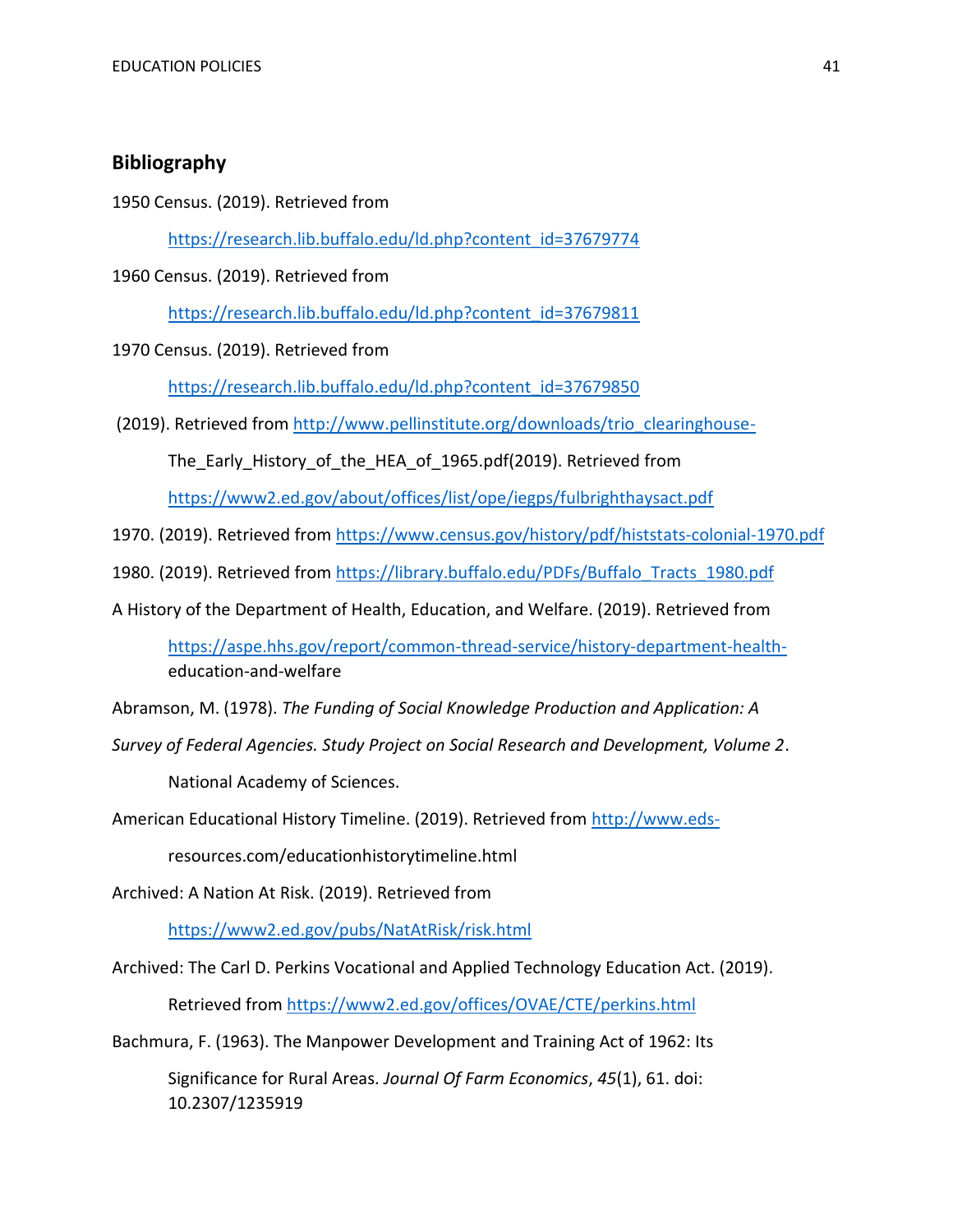- Bell, T. (2019). Education Policy Development In The Reagan Administration. *Phi Delta Kappan*, *67*(7), 487-493.
- Bennett, C. (2019). John F. Kennedy's Legacy in Education and the Space Race. Retrieved from

https://www.thoughtco.com/jfk-education-legacy-4140694

Bernstein, I. (1993). *Promises kept*. New York: Oxford Univ. Press.

Bill Clinton's Educational Crusade is Misguided. (2019). Retrieved from

[https://www.cato.org/publications/commentary/bill-clintons-educational-crusade-is](https://www.cato.org/publications/commentary/bill-clintons-educational-crusade-is-)misguided

Boyd, W. (2019). President Reagan's School-Reform Agenda - Education Week. Retrieved

from<https://www.edweek.org/ew/articles/1987/03/18/2525boyd.h06.html?print=1>

Calzinic, C., & Showalter, P. (2009). The Increase of Federal Influence on Educational Policy in the United States: A Pathway to National Standards and Testing. Retrieved from

https://mxtsch.people.wm.edu/Teaching/JCPE/Volume2/FederalInfluenceonEducationa lPolicy\_Calzini-Showalter.pdf

Celebreeze, A. (1963). *The Vocational Education Act of 1963* [Ebook]. U.S. DEPARTMENT OF

HEALTH, EDUCATION, AND WELFARE. Retrieved from <https://files.eric.ed.gov/fulltext/ED019402.pdf>

DADS, D. (2019). American FactFinder - Community Facts. Retrieved from

https://factfinder.census.gov/faces/nav/jsf/pages/community\_facts.xhtml

Dass, P. (2019). *Deciphering Franklin D. Roosevelt's Educational Policies During the Great Depression (1933-1940)*.

Dwight Eisenhower on Education. (2019). Retrieved from

[http://www.ontheissues.org/Celeb/Dwight\\_Eisenhower\\_Education.htm](http://www.ontheissues.org/Celeb/Dwight_Eisenhower_Education.htm)

Education. (2019). Retrieved from

<https://www.fordlibrarymuseum.gov/library/document/factbook/educatio.htm>

Education - Expansion of American education. (2019). Retrieved from

[https://www.britannica.com/topic/education/Expansion-of-American](https://www.britannica.com/topic/education/Expansion-of-American-)education#ref303320

Education Amendments of 1972 | FRASER | St. Louis Fed. (2019). Retrieved from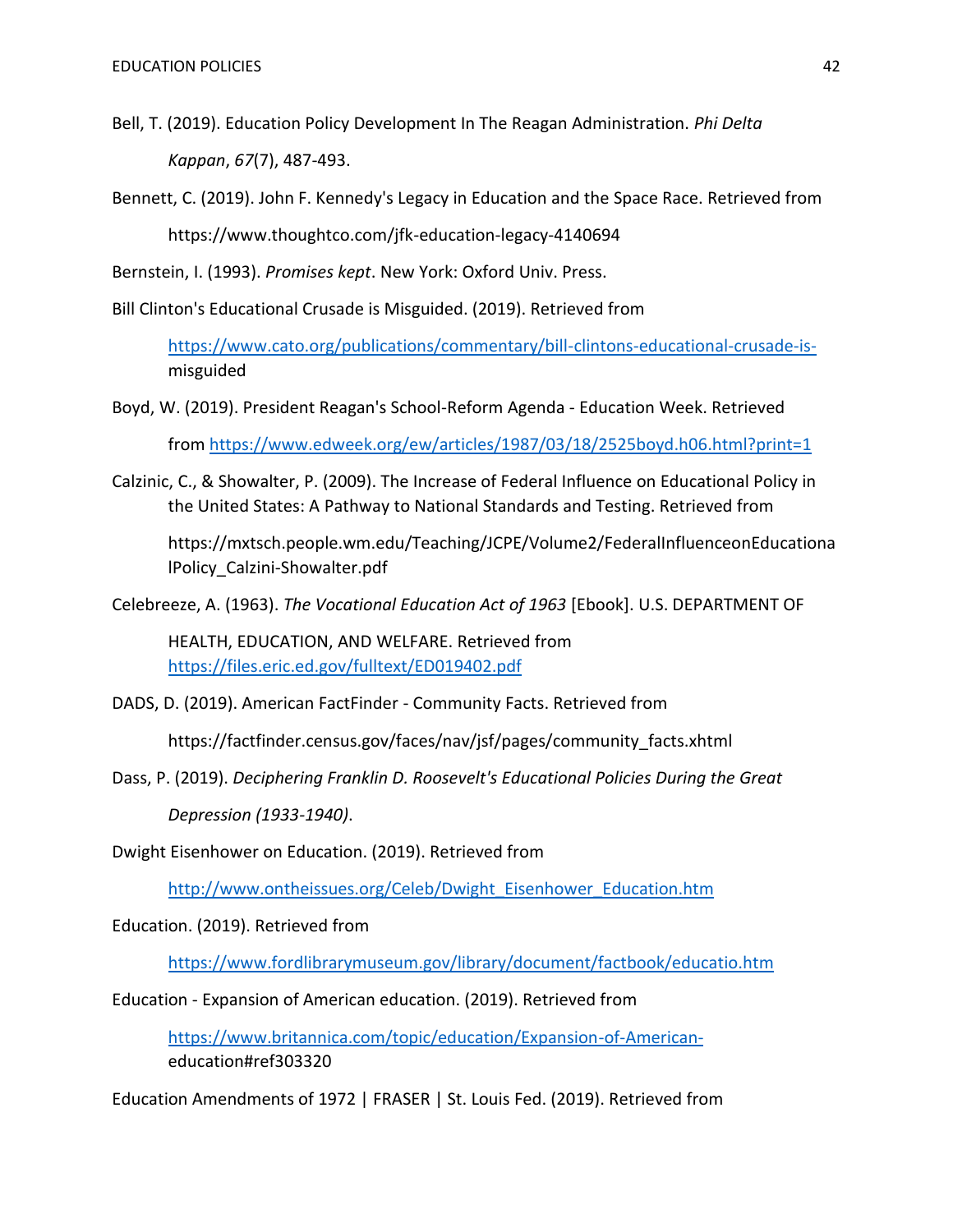<https://fraser.stlouisfed.org/title/5740>

Education Policy: A Timeline. (2019). Retrieved from

<http://www.ascd.org/publications/newsletters/policy->

priorities/vol24/num01/Education-Policy@-A-Timeline.aspx

Elementary and Secondary Education Act of 1965. (2019). Retrieved from

<https://socialwelfare.library.vcu.edu/programs/education/elementary-and-secondary->

education-act-of-1965/

Fiske, E. (2019). REAGAN RECORD IN EDUCATION: MIXED RESULTS. Retrieved

from [https://www.nytimes.com/1982/11/14/education/reagan-record-in-education](https://www.nytimes.com/1982/11/14/education/reagan-record-in-education-)mixed-results.html

Full text of "Higher Education For American Democracy A Report Of The Presidents

Commission On Higher Education Vol I - Vi". (2019). Retrieved from

[https://archive.org/stream/in.ernet.dli.2015.89917/2015.89917.Higher-Education-For-](https://archive.org/stream/in.ernet.dli.2015.89917/2015.89917.Higher-Education-For-American-Democracy-A-Report-Of-The-Presidents-Commission-On-Higher-Education-Vol-I---Vi_djvu.txt)[American-Democracy-A-Report-Of-The-Presidents-Commission-On-Higher-Education-](https://archive.org/stream/in.ernet.dli.2015.89917/2015.89917.Higher-Education-For-American-Democracy-A-Report-Of-The-Presidents-Commission-On-Higher-Education-Vol-I---Vi_djvu.txt)[Vol-I---Vi\\_djvu.txt](https://archive.org/stream/in.ernet.dli.2015.89917/2015.89917.Higher-Education-For-American-Democracy-A-Report-Of-The-Presidents-Commission-On-Higher-Education-Vol-I---Vi_djvu.txt)

George H.W. Bush: The Education President. (2019). Retrieved from

[https://www.waltonfamilyfoundation.org/stories/k-12-education/george-h-w-bush-the](https://www.waltonfamilyfoundation.org/stories/k-12-education/george-h-w-bush-the-)education-president

GI Bill - Public Higher Education in America - CUNY Calendar and Curricula Websites –

CUNY. (2019). Retrieved from<https://www.cuny.edu/site/cc/higher-education/gi->Bill.html

Giffi, C., Dollar, B., Drew, M., McNelly, J., Carrick, G., & Gangula, B. (2015). The skills gap in U.S.

manufacturing 2015 and beyond. Retrieved from

http://www.themanufacturinginstitute.org/~/media/827DBC76533942679A15EF7067A 704CD.ashx

H.R.6 - 103rd Congress (1993-1994): Improving America's Schools Act of 1994. (2019). Retrieved from<https://www.congress.gov/bill/103rd-congress/house-bill/6>

Hanushek, E., & Jorgenson, D. (1996). *Improving America's schools*. Washington, D.C.: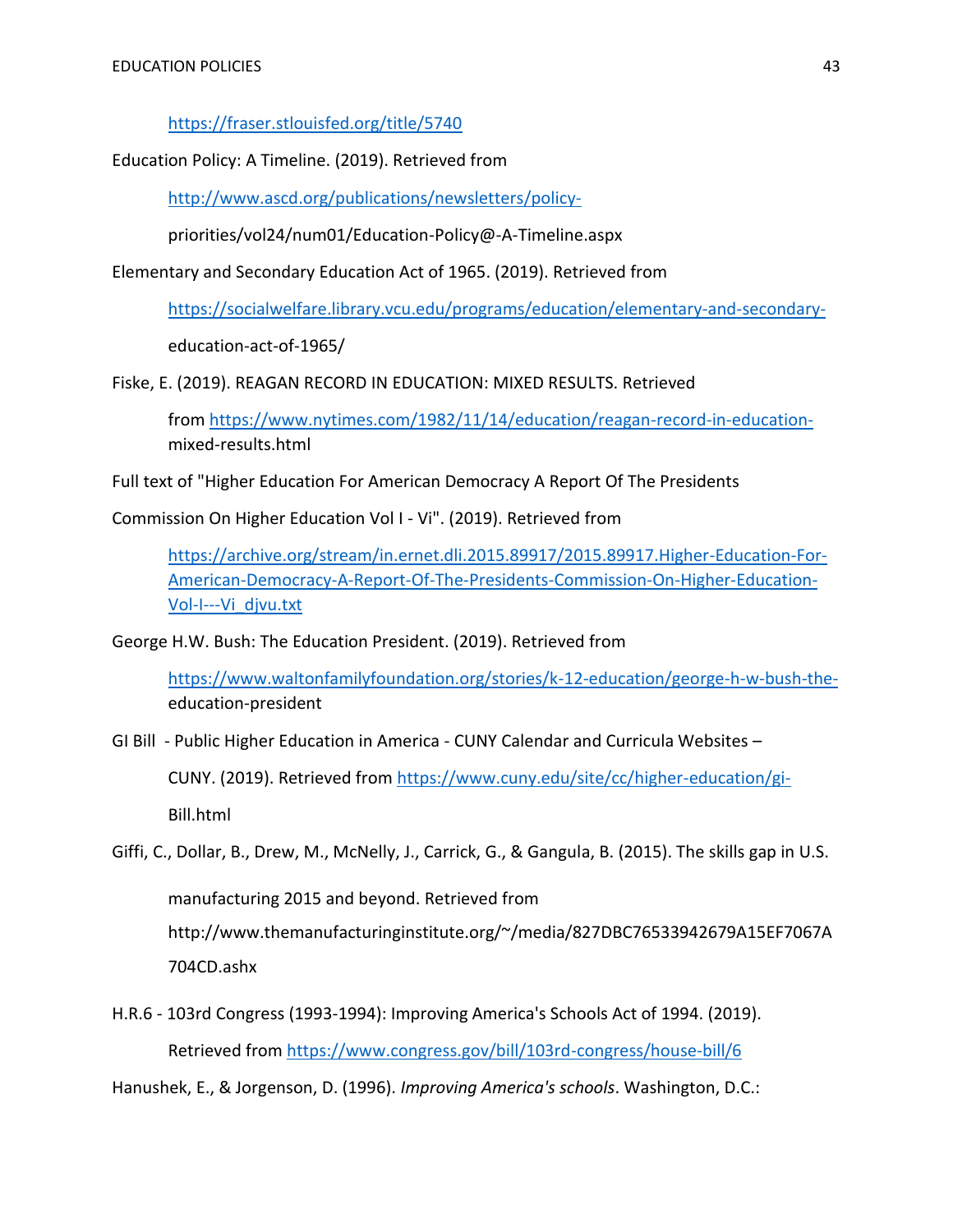National Academy Press.

History | NEP. (2019). Retrieved from

<http://www.neponline.org/Academies/Academies/academyhistory.html>

Huizenga, C. (2019). The History of the Rust Belt. Retrieved from

<https://www.youtube.com/watch?v=wKdhktzinws>

- Hutcheson, P. (2017). The Truman Commission's Vision of the Future. Retrieved from [http://www.nea.org/assets/img/PubThoughtAndAction/TAA\\_07\\_11.pdf](http://www.nea.org/assets/img/PubThoughtAndAction/TAA_07_11.pdf)
- Hunt, T. (2019). National Defense Education Act | United States [1958]. Retrieved from <https://www.britannica.com/topic/National-Defense-Education-Act>
- Jeffrey, J. (1978). Education for children of the poor: A study of the origins and implementation of the Elementary and Secondary Education Act of 1965. Columbus: Ohio State University Press.
- Jimmy Carter on Education. (2019). Retrieved from

[http://www.ontheissues.org/Celeb/Jimmy\\_Carter\\_Education.htm](http://www.ontheissues.org/Celeb/Jimmy_Carter_Education.htm)

John F. Kennedy's Legacy in Education and the Space Race. (2019). Retrieved from

<https://www.thoughtco.com/jfk-education-legacy-4140694>

Karier, C., & Jeffrey, J. (1979). Education For Children of the Poor: A Study of the Origins

and Implementation of the Elementary and Secondary Education Act of 1965. *The American Historical Review*, *84*(2), 592. doi: 10.2307/1855381

Klein, A. (1990). Historic Summit Fueled Push for K-12 Standards. Retrieved from

<https://www.edweek.org/ew/articles/2014/09/24/05summit.h34.html>

Klein, A. (2019). No Child Left Behind Overview: Definitions, Requirements, Criticisms,

and More. Retrieved from [https://www.edweek.org/ew/section/multimedia/no-child](https://www.edweek.org/ew/section/multimedia/no-child-)left-behind-overview-definition-summary.html

Kremen, G. (2019). MDTA: The Origins of the Manpower Development and Training Act of 1962

U.S. Department of Labor. Retrieved from <https://www.dol.gov/general/aboutdol/history/mono-mdtatext>

MacBride, O. (1973). AN OVERVIEW OF THE HEALTH PROFESSIONS EDUCATIONAL ASSISTANCE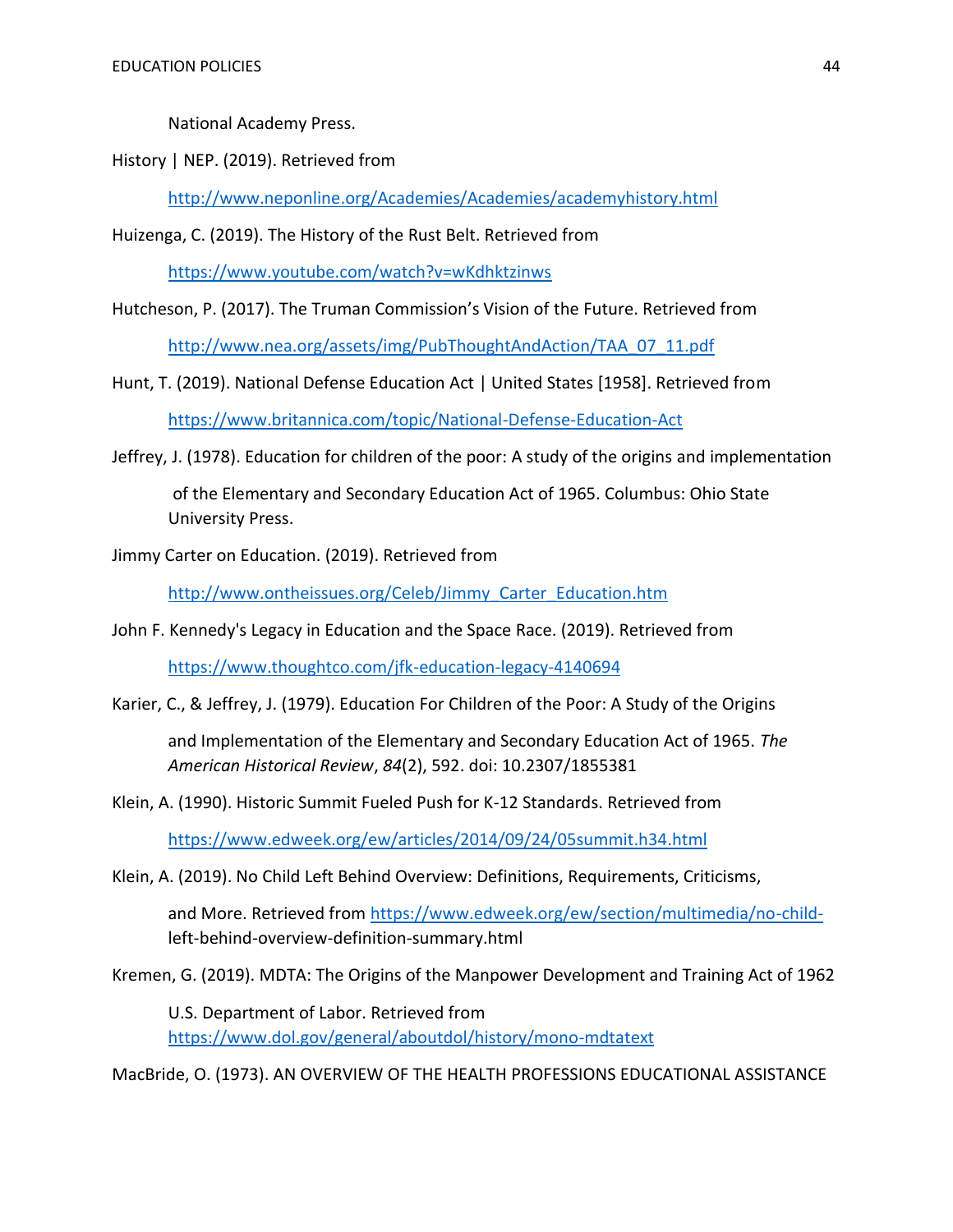ACT, 1963-1971. Retrieved from https://files.eric.ed.gov/fulltext/ED111245.pdf

McIntire-Stennis Forestry Research Act of 1962. (2019). Retrieved from

<https://www.colsa.unh.edu/nhaes/mcintire-stennis>

New American Schools. (2019). Retrieved from<https://philanthropynewsdigest.org/npo->

spotlight/new-american-schools

Office of Career, Technical, and Adult Education | U.S. Department of Education. (2019).

Retrieved from<https://sites.ed.gov/octae/>

Our Way Of Assessing Schools Is Upside Down. (2019). Retrieved from

[https://www.huffingtonpost.com/steve-nelson/education-reform-and-a](https://www.huffingtonpost.com/steve-nelson/education-reform-and-a-)na\_b\_9029594.html

Overview Of Title IX Of The Education Amendments Of 1972, 20 U.S.C. A§ 1681 Et. Seq.

(2019). Retrieved from [https://www.justice.gov/crt/overview-title-ix-education](https://www.justice.gov/crt/overview-title-ix-education-)amendments-1972-20-usc-1681-et-seq

Paul, C. A. (2016). Elementary and Secondary Education Act of 1965. *Social Welfare History* 

*Project*. Retrieved from http://socialwelfare.library.vcu.edu/programs/education/eleme ntary-and-secondary-education-act-of-1965/

Percentage of high school dropouts among persons 16 to 24 years old (status dropout rate),

By sex and race/ethnicity: Selected years, 1960 through 2014. (2019). Retrieved from [https://nces.ed.gov/programs/digest/d15/tables/dt15\\_219.70.asp](https://nces.ed.gov/programs/digest/d15/tables/dt15_219.70.asp)

President Clinton releases education plan - May 19, 1999. (2019). Retrieved from

<http://www.cnn.com/ALLPOLITICS/stories/1999/05/19/clinton.education/>

Research Guides: Organizing Your Social Sciences Research Paper: Quantitative Methods.

(2019). Retrieved from http://libguides.usc.edu/writingguide/quantitative

Reauthorization of Carl D. Perkins Vocational and Technical Education Act. (2019).

Retrieved from<https://www2.ed.gov/policy/sectech/leg/perkins/index.html>

Riley, R. (1994). Archived: The Improving America's Schools Act of 1994. Retrieved from

https://www2.ed.gov/offices/OESE/archives/legislation/ESEA/brochure/iasa-bro.html

RN's Plan for Higher Education » Richard Nixon Foundation. (2019). Retrieved from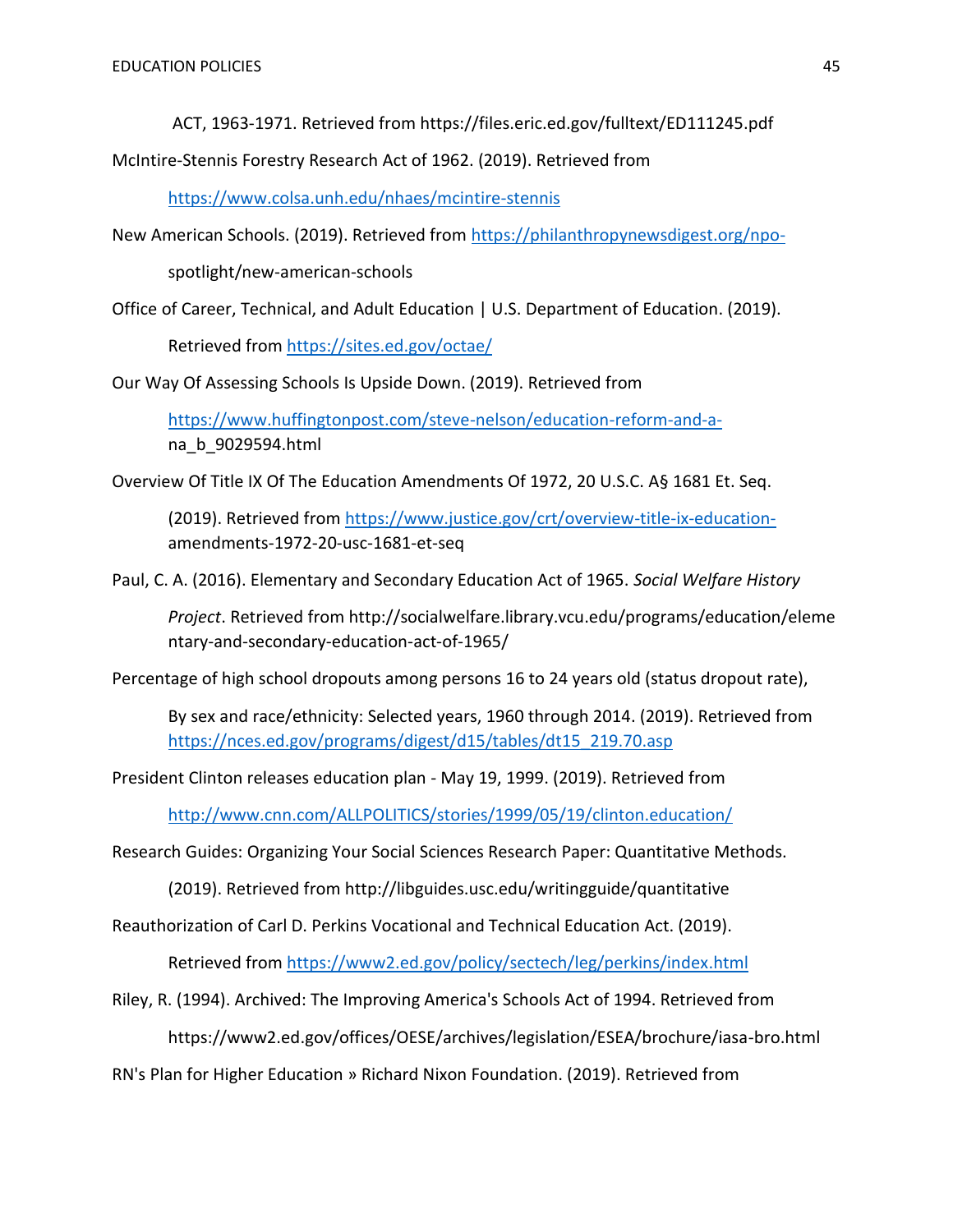<https://www.nixonfoundation.org/2014/03/rns-plan-higher-education/>

Sampling Methods for Quantitative Research - Center for Innovation in Research and Teaching.

(2019). Retrieved from https://cirt.gcu.edu/research/developmentresources/research\_ready/quantresearch/sa mple\_meth

Text of Nixon Message to Congress Proposing Higher Education Opportunity Act. (2019).

Retrieved from [https://www.nytimes.com/1970/03/20/archives/text-of-nixon-message](https://www.nytimes.com/1970/03/20/archives/text-of-nixon-message-)to-congress-proposing-higher-education.html

The Clinton Presidency: Expanding Education Opportunity. (2019). Retrieved from

<https://clintonwhitehouse5.archives.gov/WH/Accomplishments/eightyears-05.html>

THE SCHOOL–TO-WORK OPPORTUNITIES ACT OF 1994. (1994). Retrieved from

http://www.newwaystowork.org/qwbl/tools/caltoolkit/Factsheets/schooltoworkact199 4.pdf

The Teacher Wars: How the Idealism of LBJ and RFK Set the Stage for Today's Education

Strife. (2019). Retrieved from [https://prospect.org/article/teacher-wars-how-idealism](https://prospect.org/article/teacher-wars-how-idealism-)lbj-and-rfk-set-stage-todays-education-strife

TITLE 22: CHAPTER 33 MUTUAL EDUCATIONAL AND CULTURAL EXCHANGE PROGRAM. (2019).

Retrieved from https://www2.ed.gov/about/offices/list/ope/iegps/fulbrighthaysact.pdf

Title IX, Education Amendments of 1972 - Office of the Assistant Secretary for

Administration and Management (OASAM) - United States Department of Labor. ( 2019). Retrieved from<https://www.dol.gov/oasam/regs/statutes/titleix.htm>

Top 12 Presidents to Influence Education. (2019). Retrieved from

<http://www.teachhub.com/top-12-presidents-influence-education>

Transforming the Federal Role in Education. (2019). Retrieved from [https://georgewbush-](https://georgewbush-/)

whitehouse.archives.gov/infocus/education/

United States - The Kennedy and Johnson administrations. (2019). Retrieved from

[https://www.britannica.com/place/United-States/The-Kennedy-and-Johnson](https://www.britannica.com/place/United-States/The-Kennedy-and-Johnson-)administrations#ref613227

US Department of Commerce. (1993). *1990 Census of Population Social and Economic*